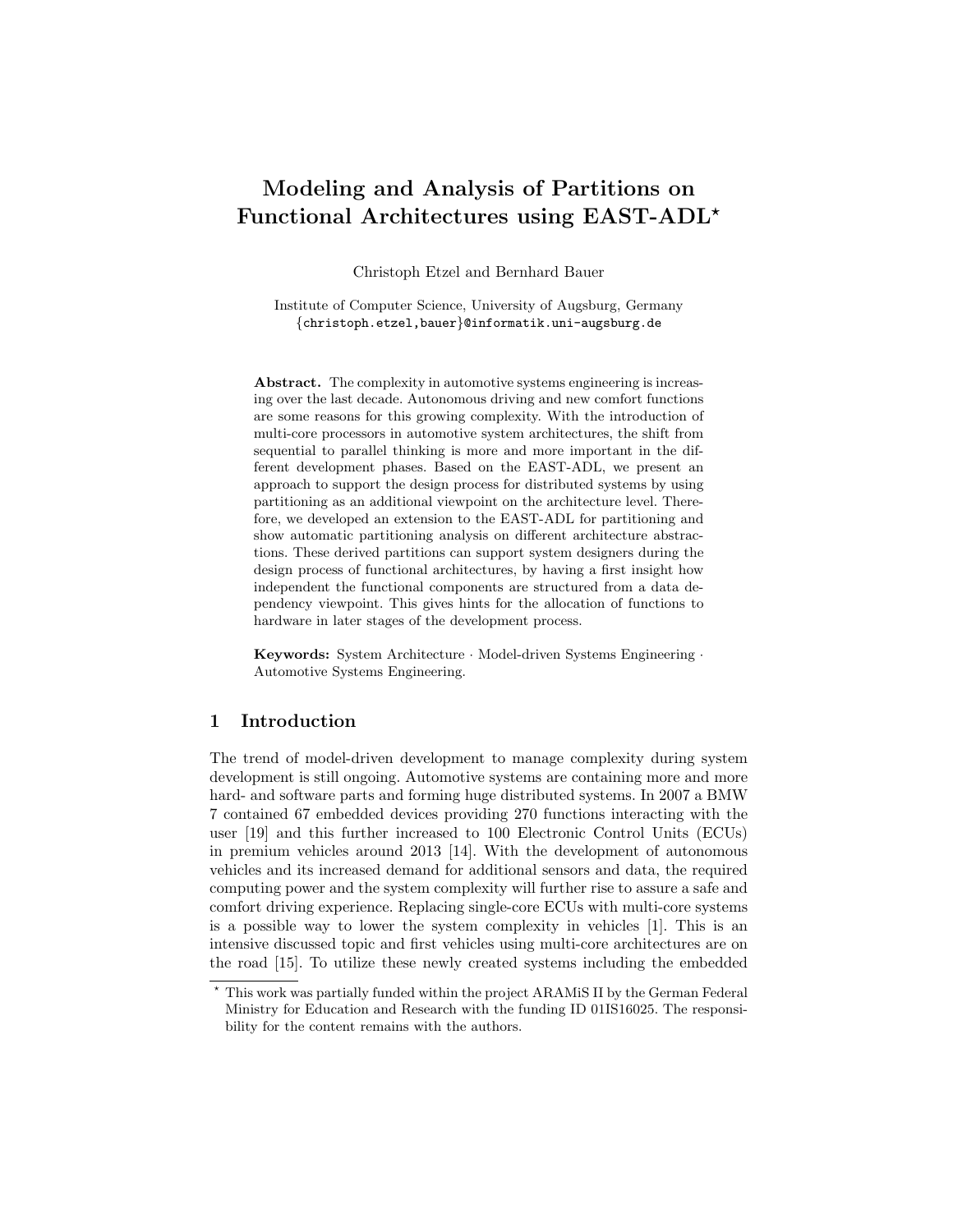multi-core technique, a "parallel thinking" is required already from the start of the system development. Having a well-designed abstract system model during early design steps, helps deriving it further down towards the concrete system. Starting the design process at the system level includes many different models and stakeholders and there exists no golden standard of methods and frameworks [7]. In the automotive domain many projects use a bottom-up approach [15]. Such an approach has the high probability to not fully understand the big picture of the system and therefore detailed analysis of the whole system are hard to achieve.

Model-based approaches can provide customized views for the current development situation to the stakeholders. This supports achieving their engineering and optimization tasks, by focusing on the level of intention. Different abstraction levels, starting with a high level view in the early stage to a more detailed technical view in a later stage, is a common way to manage development complexity. The architecture description language EAST-ADL supports such an approach by providing on the one side a step-wise refinement and on the other side dealing with cross-cutting issues. Allover, EAST-ADL allows modelling of requirements, features, functional components, timing constraints, safety constraints and other engineering related information.

The focus of our work is to support system designers during their architectural design decisions. We support the propagated "parallel thinking" through analyzing and parallelization of the logical and component-based architectures to achieve partitions, based on data dependencies. The partitioning shall give the system designer a starting point how and how well parts of the architecture can be distributed, e.g., without stressing the bus system (communication overhead). Sets of components in a partition may be executed independently from components in other partitions. To get a better understanding of the partitions, key figures for partitions are calculated. The partitioning analysis support the system designer to choose a suitable hardware architecture for system functions. The current version of EAST-ADL supports functional composition modeling, but has no modeling notations to express partitions. We introduce an extension of the EAST-ADL to store information about partitions and present partitioning algorithms to compute such partitions from an architectural model.

This paper is an extended version of our previous published work at MOD-ELSWARD 2019 [6]. In this version, we added an additional partitioning algorithm (KaFFPa) and used it to evaluate the Single Entry Region (SER) analysis. First, introduce EAST-ADL and the used partitioning algorithms to perform our analysis. In Section 3 we present our approach and tooling. This is followed (Section 4) by the extension of the EAST-ADL meta-model with elements to handle partitioning information on in the model. Section 5 shows how the algorithms are applied to different target abstraction levels to find partitions and which key figures can be calculated to get a better understanding of a partition. The approach is evaluated in a case study showing a brake-by-wire system example (Section 6). The paper completes with the conclusion and giving an outlook for further research.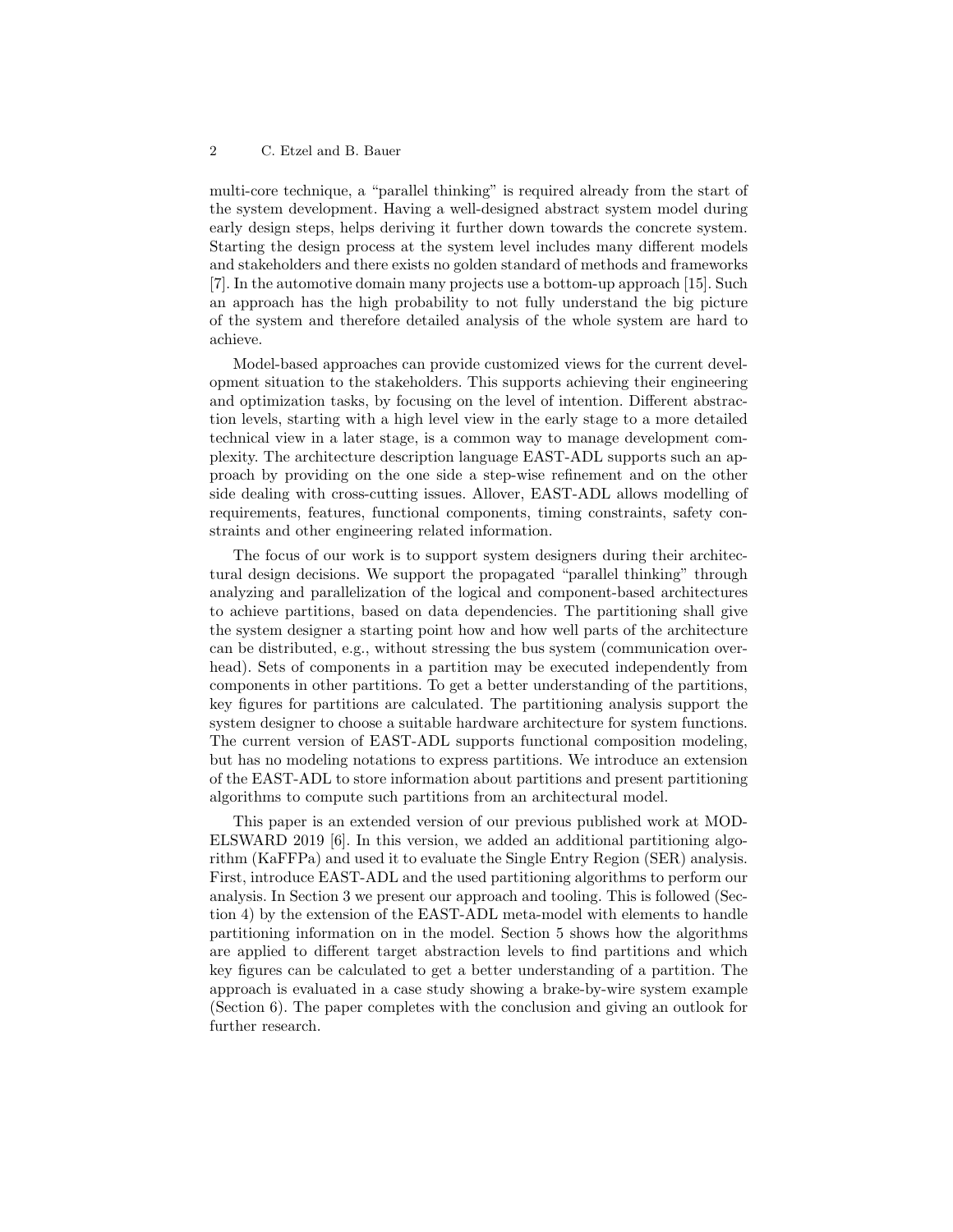# 2 Preliminaries

This chapter introduces existing languages, methods and algorithms used in this paper.

### 2.1 EAST-ADL

EAST-ADL stands for 'Electronics Architecture and Software Technology - Architecture Description Language' and is maintained by the EAST-ADL Association [5]. Its focus is on capturing engineering information for automotive electronic system development. It offers elements to capture requirements, features, functions, software & hardware components and communication in a standardized form. The system's implementation is not part of the EAST-ADL, but the established AUTomotive Open System ARchitecture (AUTOSAR) standard [2] is used. While AUTOSAR's most abstract concept is the software architecture, the EAST-ADL provides means to model the system architecture and capture essential engineering information on this stage. [3]



Fig. 1. EAST-ADL abstraction levels with the containing models and cross cutting extensions. On the right hand side the partitioning extension and methods provided in this research. [6]

The current release of the EAST-ADL2 [4] describes four abstraction levels to model the vehicle in different levels of detail (see left hand side of Figure 1). The Vehicle Level includes a Technical Feature Model of the electric and electronic system. It can be used as a software product line by using decomposition and variability to allow different feature configurations. The Analysis Level includes the Functional Analysis Architecture (FAA). On this level, the features of the Vehicle Level are realized by abstract functions. These functions are connected through devices (e.g., sensors or actuators) to the vehicle environment,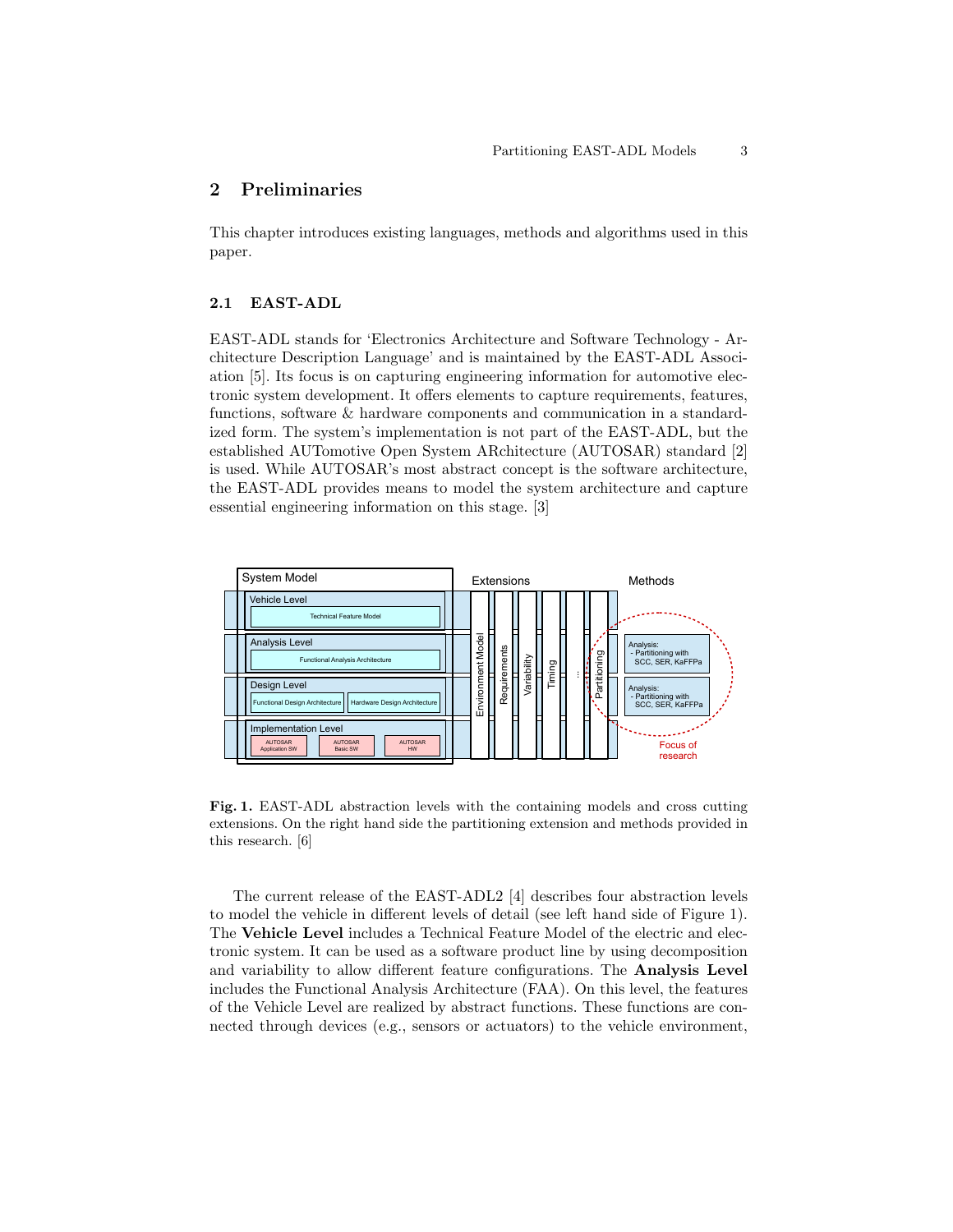defining the systems boundary. The Design Level includes the Functional Design Architecture (FDA) and the Hardware Design Architecture (HDA). The FDA realizes the abstract function of the FAA with an implementation-oriented aspect. This includes software, middleware and hardware abstraction. The HDA captures physical resources and their connections and is used to allocate functions from the FDA to hardware entities. The Implementation Level is the connection to the AUTOSAR system model. The EAST-ADL is aligned with AUTOSAR and elements of the Design Level can be mapped to AUTOSAR entities [20]. These alignment and mapping capabilities enable traceability through the models during the whole development process.

Beside these abstraction levels, EAST-ADL is extended by several crosscutting concern extensions, spanning over the layers of abstraction. Figure 1 shows the abstraction levels with their models horizontal and the extensions (cross-cutting concerns) are vertically aligned over all levels. Examples for these extensions in are Environment, Requirements, Variability and Timing. In this paper, we present an additional extension called Partitioning and methods applicable using this extension. Our contributions are marked with a red circle in Figure 1. Since the focus of our research is on the Functional Analysis Architecture (FAA) and the Functional Design Architecture (FDA) we provide a more detailed description of these two abstraction levels. Both architectures contain a component-based architecture model to capture the system information. The elements of the architectures are build up using a type/prototype concept similar to AUTOSAR. The basic elements are FunctionTypes and FunctionPrototype. A FunctionType is an abstract function component description and gets instantiated by one or more *FunctionPrototypes.* A *FunctionType* contains *Function*-Ports, which can be connected together using *FunctionConnectors*. Hierarchical architectures are realized by the specializations of  $FunctionType$  on the Analysis and Design Level (FunctionAnalysisType and FunctionDesignType), which can own parts in form of FunctionAnalysisPrototypes respectively FunctionDesign-Prototypes. FunctionConnectors linking owned prototypes are called assembly connection, while a connection between a port of the type itself and a prototype is called delegation connection.

Besides the FDA, the Design Level includes the Hardware Design Architecture (HDA) to model the hardware system. The HDA defines the connectivity, capabilities and basic safety characteristics of technical architectures, e.g., the execution units (ECUs) including their cores and the communication paths. This information can be expressed using the following elements from the EAST-ADL modeling language (again using type/prototype concept): HardwareComponent-Type is the basic element for the specializations Node, Sensor, Actuator and ElectricalCompmonent. It defines HardwarePorts and HardwarePins of the component and the embedded connections. An ECU is a Node element and its cores are contained HardwareComponentPrototypes of type Node. HardwarePortConnectors forming the bus system by connection ports and are capable to store information about the bus type and speed. HardwarePorts containing Hard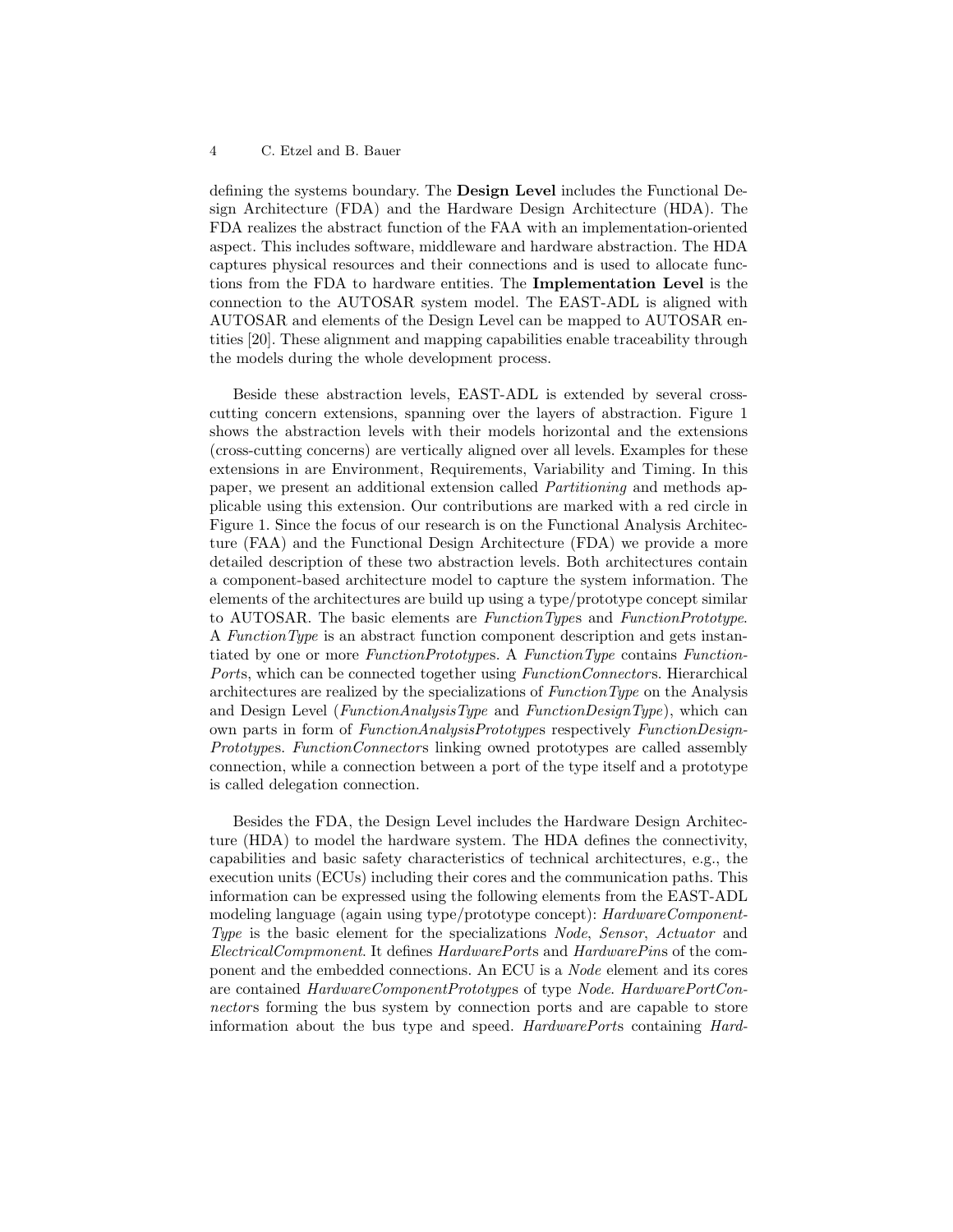warePins and these pins are connected using HardwareConnectors, forming the bus system.

Since every abstraction level defined by the EAST-ADL includes a complete model of the whole system, a full tracebility between the levels can be realized. This is supported by linking elements of different abstraction levels together using the Realization relationship. E.g., a function on the FAA is realized by a group of functions on the FDA. Using realization links, this can be documented for later development stages or analyzes.

The EAST-ADL abstraction levels can be seen as equivalents to the phases of a system developing life cycle. For example, the abstraction levels can be used/mapped to phases of the V-Modell XT [30] as follows: the Vehicle Level, including its feature models, is part of the systems requirements analysis; the Analysis and Design Level are used in the system analysis, system architecture and system design phase; the Implementation Level belongs to the software architecture phase. Another example is the ATESST2 project, which released a methodology guideline for the development with EAST-ADL2 [27]. It defines a top-down development process and we embed our partitioning analysis into it, by making suggestions at which point of the process the partitioning step should be performed.

### 2.2 Partitioning Algorithms

In this section, partitioning algorithms used in this paper are explained. The strongly connected components algorithm is a classical algorithm from graph theory, while the extended single entry region algorithm is a more recent publication dedicated to AUTOSAR systems. Karlsruhe Fast Flow Partitioner (KaF-PPa) algorithm is a state of the art multilevel graph partitioning algorithm.

Strongly Connected Components Strongly connected components (SCCs) are highly interconnected nodes in a directed graph. Tarjan [26] presents definitions for strong connectivity in graphs and an algorithm for computing the strongly connected components. A (sub-)graph is called strongly connected if there exists a path between each pair of nodes. A partition is formed by the set of strongly connected components.

Feedback loops, which are a very common pattern in automotive control systems, would form such a strongly connected component. Therefore, we see potential in applying the SCC on EAST-ADL architectures of the Analysis and Design Level.

Potts et al. [18] applied the SCC algorithm on system of systems (SoS) to support architectural decision making.

Single Entry Region The Single Entry Region (SER) analysis is a data dependency graph analysis for AUTOSAR system description models introduced by Kienberger et al. in [12] and further refined in [13], [11]. It is based on work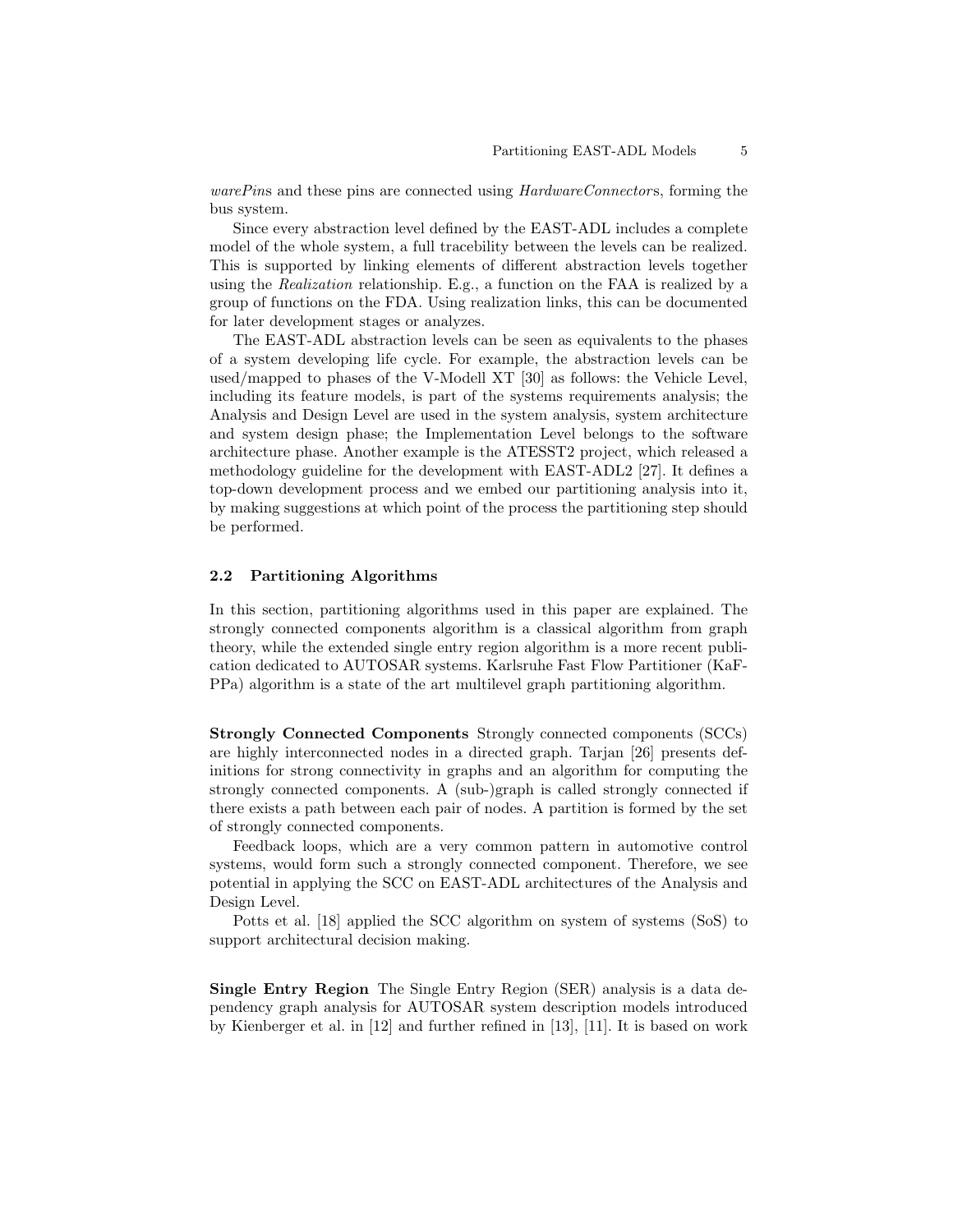of [17], [9], [28] and [8]. The analysis tries to identify regions having a loose coupling to other parts of the system and therefore be somewhat isolated. A SER is described by the following three properties:

- The number of nodes is greater or equal to two.
- All input dependencies from nodes outside the SER are routed over a single "entry node".
- There is a path from the "entry node" to any other node inside the SER.

The SER analysis is performed on an AUTOSAR system description model, namely on the component-based architecture formed by Runnable Entities (AU-TOSAR's atomic executable and schedulable units) and their data dependencies. From our point of view, the analysis can be used for every appropriate type of dependency in a graph. Since the components of an AUTOSAR system description model are derived from the FDA on EAST-ADL's Design Level and the FDA and FAA are component-based architectures with data dependencies, we adopt the SER analysis to EAST-ADL.

KaFFPa KaFFPa (Karlsruhe Fast Flow Partitioner) is a multilevel graph partitioning approach [22]. In a first step, it contracts the initial graph to create smaller graphs and does a first partitioning of this contracted graph. Then the contraction is reverted at each level and a local improvement is done to optimize the partitions on the coarser levels. The algorithm partitions the graph into a predetermined number of partitions, often denoted as  $k$ . The graph may contain weighted nodes and/or edges to describe the workload of a node or the communication of an edge, for example.

The KaFFPa algorithm is embedded in the KaHIP (Karlsruhe High Quality Partitioning) framework, which is public available [24]. Since the algorithm is reported to have very promising results in partitioning [21] and is easy available by using the public framework, we chose it for our approach.

# 3 Our Approach

Our approach has the goal to support the system designer during his architectural design decisions in order to have an architectural model that is well suited for further fine-grained development. Partitioning, in our context, is the process of grouping the system under development (SUD) into different parts without changing its functional component-based architecture. It is not intended to provide concrete mappings of functional components to hardware elements. The approach provides additional views on the SUD, depending on which criteria the partitioning is performed. We identified the FAA on the Analysis Level and the FDA on the Design Level as targets for our partitioning.

By using the extension mechanism of the EAST-ADL, the EAST-ADL system model remains unchanged and is only extended with new elements. The new extension makes use of already available EAST-ADL modeling concepts to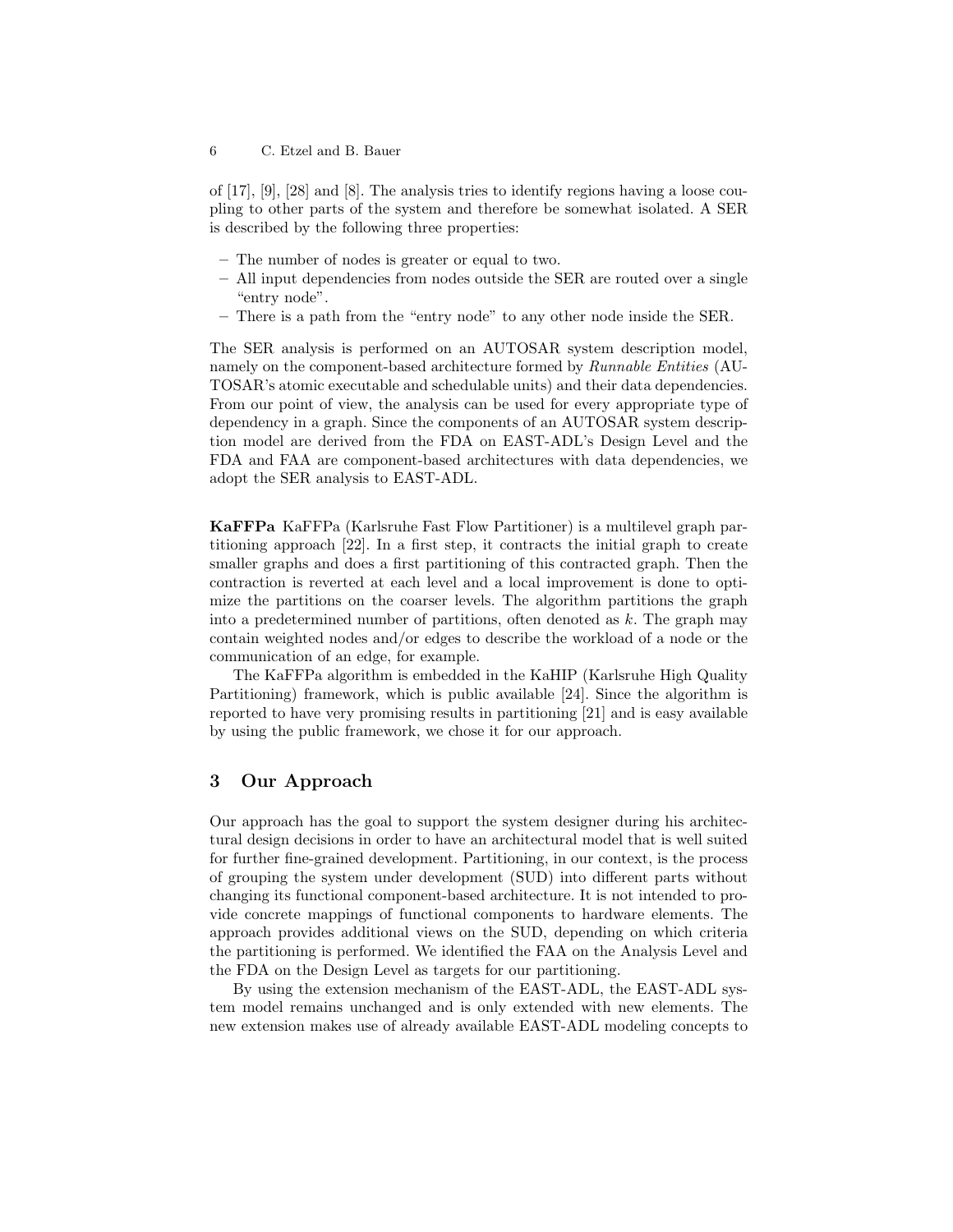

Fig. 2. The "Partitioning" meta-model extension. [6]

define its elements and use them for structuring system model elements. Figure 2 shows the extension called "Partitioning" and its meta-model elements to express partitions. Also elements to store additional information not yet available in the EAST-ADL meta model, but helpful for analyzing a SUD, are specified. Since there are only references to elements in the system model, the FAA on the Analysis Level or the FDA on the Design Level remain unchanged.

A short example shows how this works: For example, on the Analysis Level, the SUD is described by the FAA using functional devices and analysis functions. The functional devices are the connection to the environment; using sensors to get data from the environment and actuators to interact with it. Typically, chains of AnalysisFunctions link sensors to actuators, by performing calculations on the sensors data and react accordingly through the actuators. The connections between the devices and functions are modeled by ports to provide and receive data, which are linked together with function connectors. This component based description of the architecture together with additional data defined in the extensions is used to determine partitions, which can be persisted with the proposed Partitioning extension.

### Tooling

AutoAnalyze The extension of EAST-ADL and the analyses are implemented in our tool AutoAnalyze. It is based on the Eclipse Modeling Framework<sup>1</sup>, the Model Analysis Framework<sup>2</sup>, EATOP<sup>3</sup> and Artop<sup>4</sup>. This allows us to load, edit

<sup>1</sup> Eclipse Modeling Framework (EMF) https://www.eclipse.org/modeling/emf/

<sup>2</sup> Model Analysis Framework - Data-flow based model analysis (MAF) https://www. informatik.uni-augsburg.de/en/chairs/swt/ds/projects/mde/maf/

<sup>3</sup> Eclipse EATOP Project https://www.eclipse.org/eatop/

<sup>4</sup> AUTOSAR Tool Platform (Artop) https://www.artop.org/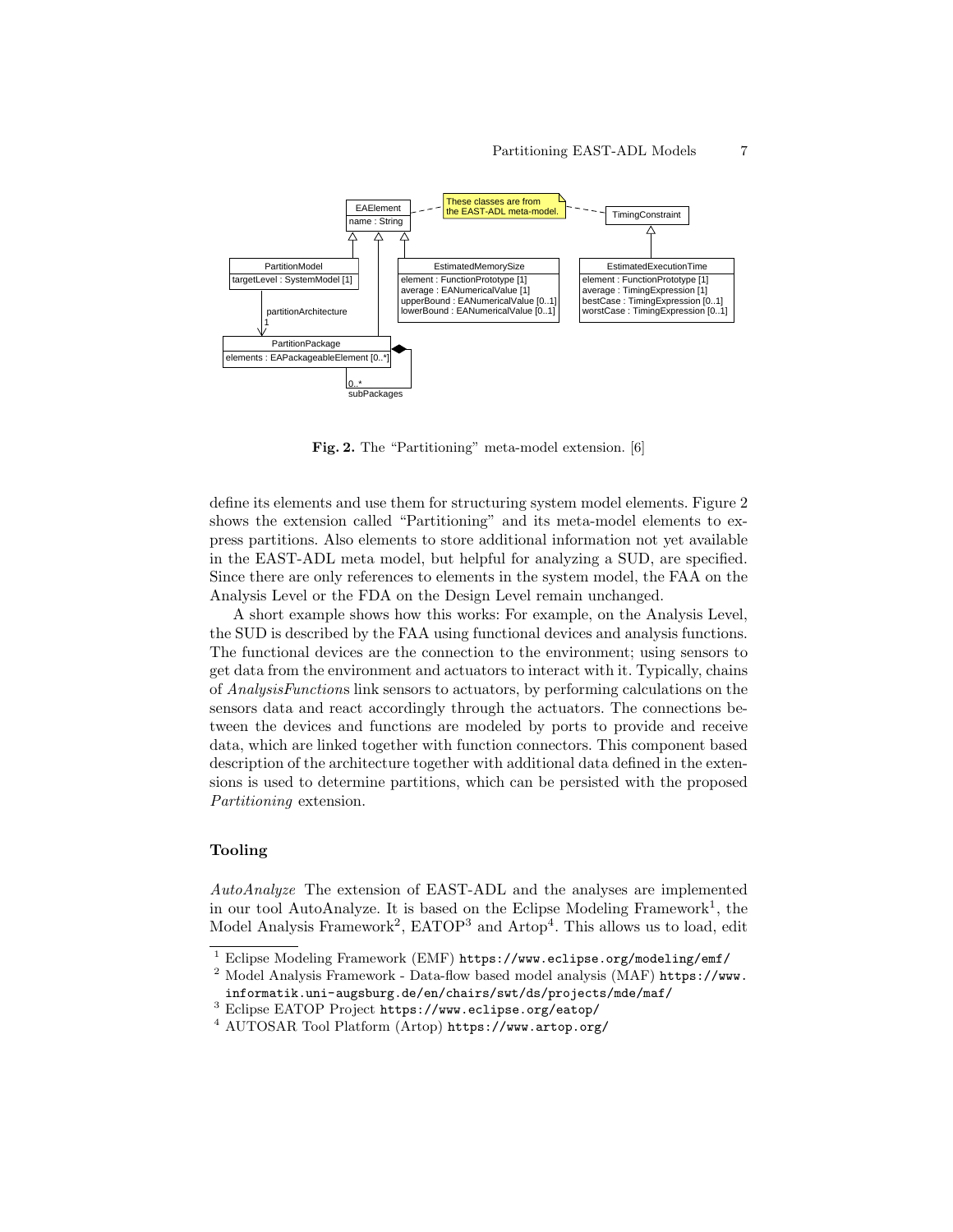and save models defined with the EAST-ADL meta-model by using the EAXML format.

KaHIP KaHIP (Karlsruhe High Quality Partitioning) is a framework for doing graph partitioning with different algorithms [24]. It includes KaFFPa (Karlsruhe Fast Flow Partitioner), the multilevel graph partitioning algorithm we use in this paper and several other algorithms. KaHIP uses the Metis file format as explained in the Metis 4.0 user guide [23] [10]. AutoAnalyze is extended to export a graph in the Metis format, which then can be loaded into the KaHIP framework.

### 4 EAST-ADL Partitioning Extension

The focus of our approach is not limited to partition architectures on the different abstraction levels provided by EAST-ADL, but also to have a standardized way to retain and exchange the partition information. EAST-ADL structures the system model into different abstraction levels and it shall be possible to have multiple partition models per abstraction level. This is motivated by the idea that partitioning can be done with different goals to achieve different views on the model. These goals influence the selection and weight of properties going into the calculation, resulting in many possible partition views on the system. While the content of the architectures is diverse for every abstraction level, the meta-model elements shall be shared to support a common handling of partitioning in every use case. The newly introduced elements are derived from already specified elements in the EAST-ADL to be compatible with it. In the following definitions, most elements from the EAST-ADL meta-model can be identified by the prefix "EA", for example, EAElement and EANumericalValue are both from the EAST-ADL infrastructure package. The EAST-ADL meta-model contains some none prefixed elements, we will indicate if such an element is used. Besides having a good compatibility and extensibility using basic elements of the EAST-ADL, the partitioning extension fully benefits of already available concepts, e.g., connecting elements using EAST-ADL realization links to achieve a full traceability over the model.

The complete "Partitioning Extension" can be seen in Figure 2. On the left hand side are the meta-model elements to capture partitions and on the right hand side are elements to support the analysis of partitions. The root of the new partitioning elements is PartitionModel, pointing to the architectural model which is partitioned. It is derived from *EAElement*, an abstract metaclass of the EAST-ADL meta-model, defining an identifiable and named element. The EAElement has some attributes omitted in the figure, for example, the UUID attribute, as a global unique identifier, an expressive name and a comment attribute for additional descriptions. The partition model contains two associations the targetLevel and partitionArchitecture. The targetLevel is used to link the partition model to the level it partitions the architecture; i.e., the AnalysisLevel or DesignLevel object which are of the EAST-ADL meta-model super type SystemModel. The association partitionArchitecture points to the root package of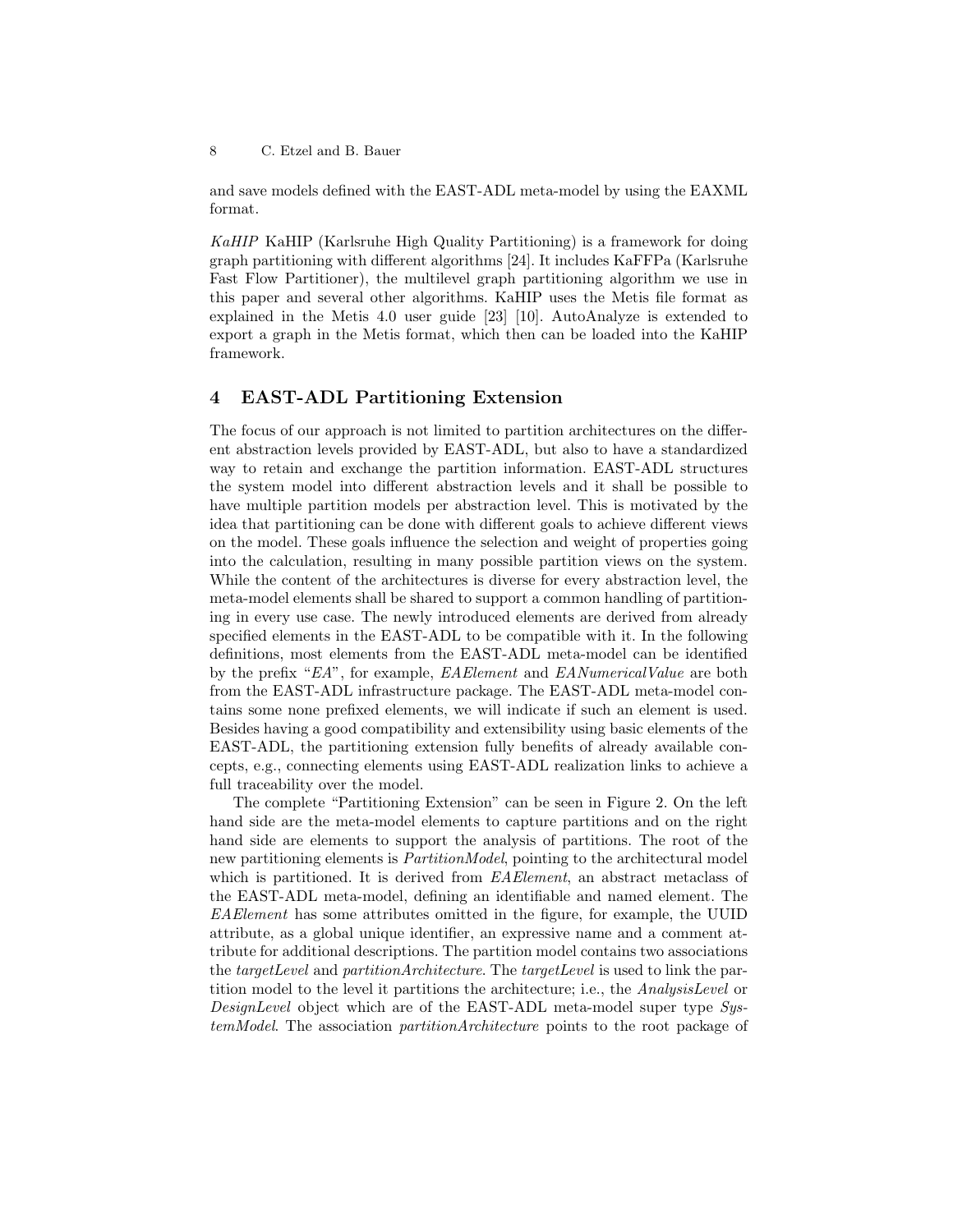the partition architecture. Since the partitioning is done independently on every abstraction level, only elements that are part of the target level are allowed to be linked in the partition architecture and its nested packages.

Name PartitionModel

**Description** The *PartitionModel* is used to organize the partition architecture of an abstraction level.

Generalizations EAElement

Attributes No additional attributes.

#### Associations

targetLevel : SystemModel [1]

partitionArchitecture : PartitionPackage [1]

Constraints All (nested) referenced elements in the partitionArchitecture shall be part of the referenced targetLevel.

Semantics *PartitionModel* is the representation of a nested set of partitions for a specific system abstraction level.

PartitionPackages are used to collect elements belonging to a partition, by using the elements association. The reason to define a new class PartitionPackage instead of using the already existing EAST-ADL meta-model element EAPackage is that an EAPackage uses a composition to aggregate the containing elements, while a *PartitionPackage* shall only provide an association to the elements in the architecture. Using the association a duplication of elements is avoided and changes to properties of elements in the architecture have not to be mirrored to the partition model. The subPackages association contains sub partitions and is realized using a composition. A *PartitionPackage* can contain multiple elements and packages to enable hierarchical partition architectures. To achieve a sound hierarchy, the association to elements in the target architecture shall be only once and as deep as possible in the subPackages structure.

Name PartitionPackage

Description The PartitionPackage is used to form partitions of elements. Generalizations EAElement

Attributes No additional attributes.

### Associations

elements : EAPackageableElement [0..\*]

subPackages : PartitionPackage [0..\*] {comp.}

Constraints No additional constraints

Semantics PartitionPackages can be used to organize EAPackageableElements that form a partition. The packages can be structured hierarchically, where each level may contain variable number of  $\emph{EAPackageableElements}$  and subpackages forming sub partitions.

The two elements PartitionModel and PartitionPackage enable a structural description of partitions. They link to elements in the architecture using associations and by this mechanism, no change of the architectures themselves is necessary.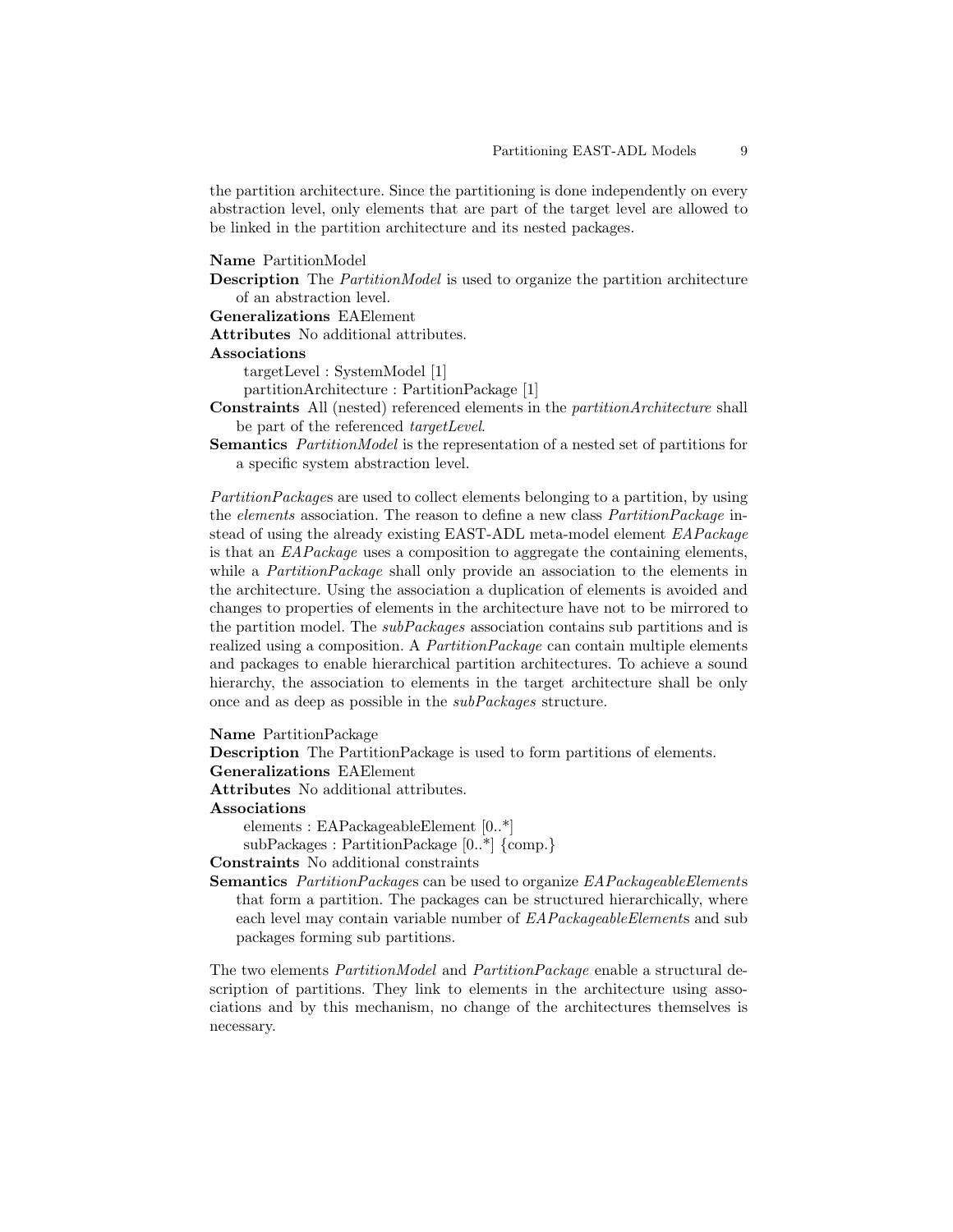The EAST-ADL includes already multiple extensions for different purposes. The timing extension, for example, defines modeling elements to specify timing constraints and other timing related information to enable timing analysis. Despite the existing extensions, there are still some elements missing from our point of view that would be helpful for analyzing partitions. To allow a more accurate partitioning of an architecture, two additional elements are defined, to store estimated values of memory footprints and execution time.

The element *EstimatedMemorySize* is used to capture the estimated memory footprint of a component. For example, this element can be used to balance partitions based on the memory size or to get an idea of the memory requirements of a partition. It has an association to an element in the system model and three values describing its estimated average memory size in bytes and optional upper/lower bound values to define a spectrum the memory size varies. The element and average associations are mandatory, otherwise no meaningful statement could be made.

Name EstimatedMemorySize

Description The estimated size of memory used by the function in bytes. Generalizations EAElement

Attributes No additional attributes.

### Associations

element : FunctionPrototype [1] average : EANumericalValue [1] upperBound : EANumericalValue [0..1] lowerBound : EANumericalValue [0..1]

- Constraints If set, the values shall comply to *lowerBound*  $\leq$  *average*  $\leq$ upperBound.
- Semantics The *EstimatedMemorySize* stores the estimated or measured average memory size in bytes and optional an upper/lower bound.

The EAST-ADL timing extension describes an execution time constraint specifying the upper and lower bound run-time of an event. We introduce an EstimatedExecutionTime element, storing estimated or measured average execution time of a function and optionally a best and worst case value. It makes use of the already defined elements TimingConstraint and TimingExpression in the EAST-ADL timing package. Timing Expression allows the specification of a time including a unit and a time base. The EstimatedExecutionTime element is derived from the element TimingConstraint. The average, best and worst case elements are derived from TimingExpression. The element and average associations are mandatory, otherwise no meaningful statement could be made. In a SUD all defined values have be in line with already defined execution time constraints.

Name EstimatedExecutionTime Description The estimated execution time of the function. Generalizations TimingConstraint Attributes No additional attributes.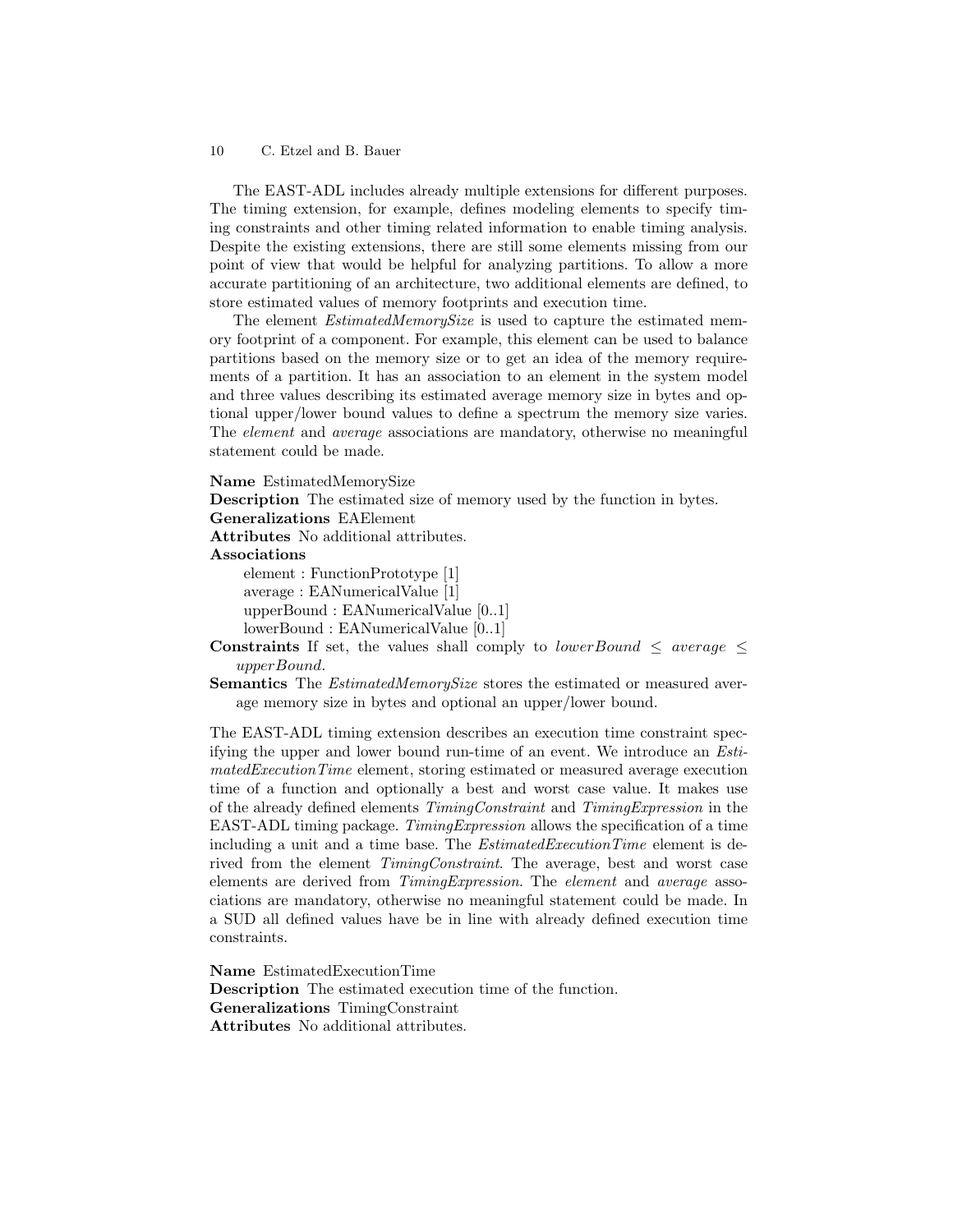Associations

element : FunctionPrototype [1] average : TimingExpression [1] bestCase : TimingExpression [0..1] worstCase : TimingExpression [0..1] Constraints If set, the values shall comply to

 $bestCase \le average \le worstCase.$ 

Semantics The *EstimatedExecutionTime* stores the estimated or measured values of the average execution time and optional a best/worst case value.

## 5 Partitioning Analysis

In this section, we describe how the SCC, SER and KaFFPa algorithms are used to automatic search for partitions on the architectures of the Analysis and Design Level. Partitions are formed by sets of functional components and analysis is done independently on the Analysis and Design Level. Besides using an algorithm to compute sets of partitions, an engineer can manually model partitions or modify the generated partitions afterwards.

### 5.1 Parameters for the Analysis

The main focus on our analysis are on supporting the engineer in understanding the architecture from the data dependency viewpoint. In our use cases we identified additional kinds of relevant clustering parameters: communication between functions and resource usage of functions. The communication is closely related to the data dependencies, since the data has to be transferred between the functions. Therefore, the amount of data exchanged between functions and the coupling of those can be taken into account. On the resource side execution time, execution frequency and memory consumption are values of interest. Using the newly introduced meta-model elements and already available elements in the EAST-ADL three parameter to consider these viewpoints: Data Flow Weight, Function Computational Time Weight and Function Memory Weight.

- Data Flow Weight For the communication perspective we introduce a parameter to describe a weight for the data exchanged on a connection between two functions. The size of the transferred data can be calculated using the EADatatype specified for the connection and the repetition of the transfer, which can be derived of the function triggering ( $FunctionTriager$ ).
- Function Computational Time Weight This parameter combines our introduced EstimatedExecutionTime element to estimate the computing time in conjunction with function triggering to get an idea how a processor is utilized by a function.
- Function Memory Weight Using the newly specified EstimatedMemorySize, the memory footprint either of the binary or the resource usage during runtime including temporary memory can be calculated.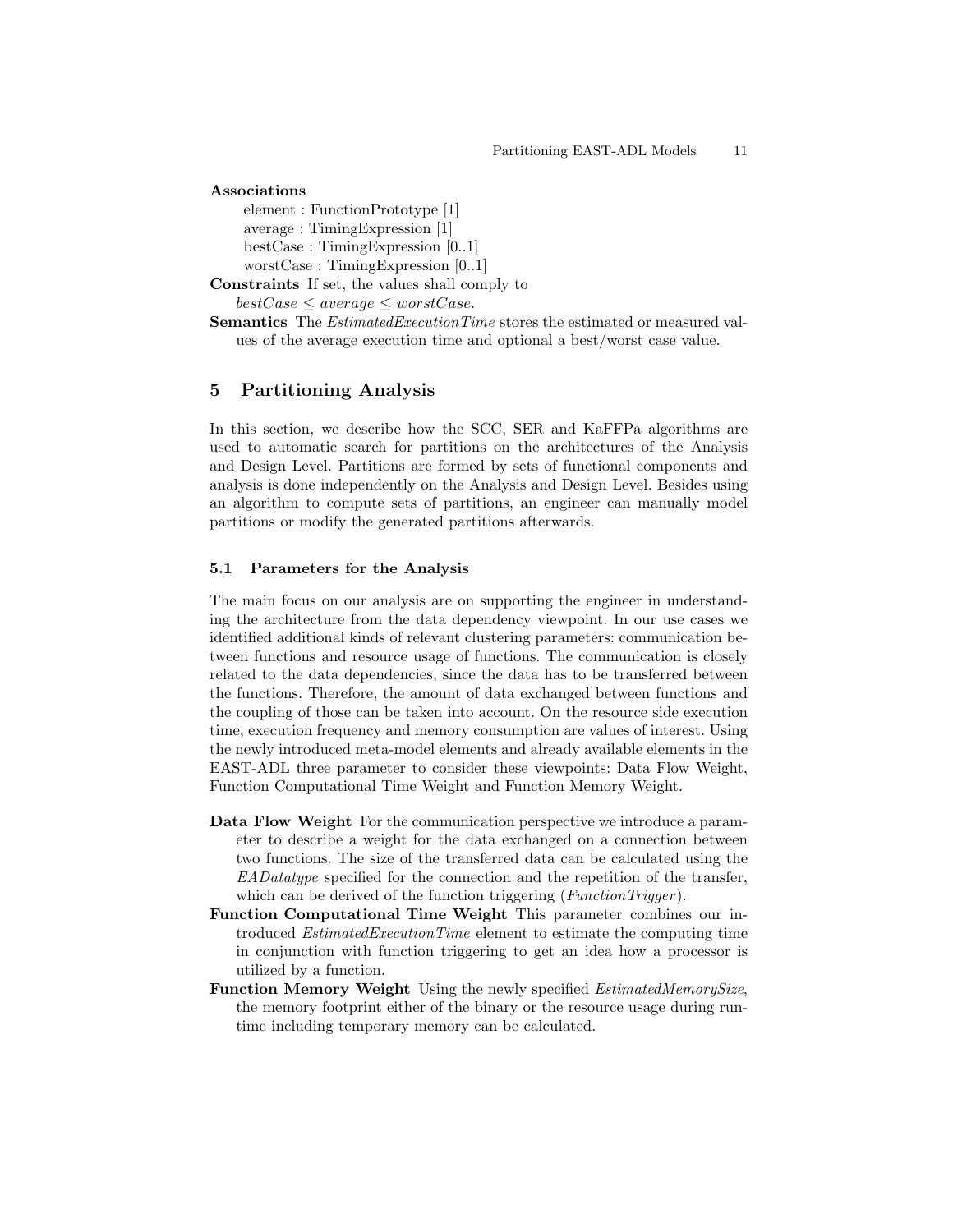These parameters can either be used in partition search algorithms or to calculate key figures of a partition. E.g., partitions can be rated by their memory footprint summing up the Function Memory Weight of every component, or by their Function Computational Time Weight, if it is assumed that the set of functions in one partition is executed sequentially. These key figures are indicators for the system designer to judge about the architecture and possibly perform a refactoring.

### 5.2 EAST-ADL Analysis Level

The Analysis Level includes an abstract functional representation of the architecture captured in the FAA. This architecture is designed very early in the development process during the system analysis phase [27]. From a methodology point of view, the partitioning shall be placed in the development process after the task to specify the analysis function details. The result of partitioning analysis can then be used to further refine the architecture in an iterative way.

Before starting the analysis on the FAA, we have implemented multiple model pre-checks in our tool, such as if all directions of the ports and the binding to the function connectors are reasonable. For example, if two functions are connected via "IN" ports a warning is raised. The same applies to "OUT" ports. Additionally, it should be noted that a client-server connection in the model is interpreted as a bi-directional connection between the components.

SCC Analysis The first analysis implements the strongly connected component search. The directed graph consists of the analysis function prototypes as the vertices and the function connectors as the directed edges between the vertices. Since the SCC algorithm analyzes paths between the vertices, only the communication between the functions is taken into account to form partitions.

The results of the strongly connected component search is transferred into a partitioning model, where a set of strongly connected functions forms a partition. For every detected set with more than one component a *PartitionPackage* is created referring to the containing functions. An example with three graphs can be seen in Figure 3. The sets of strongly connected components enclosing more than one element are visualized with the same color. In the graph on the bottom of the figure is a single element "Prototype3" not colored (white background), since it forms a strongly connected set containing only itself and sets with just one element do not need a distinct color.

SER Analysis Another implemented algorithm is the Single Entry Region (SER) analysis, which was developed for AUTOSAR system description models [13]. A brief general description can be found in Section 2.2. We adapted the algorithm to fit to the EAST-ADL Analysis Level. For this purpose, every AnalysisFunctionPrototype contained in the FAA represents a node. The dependencies between the nodes are formed by the function connectors between the prototypes. The dependency weights are calculated by using the introduced Data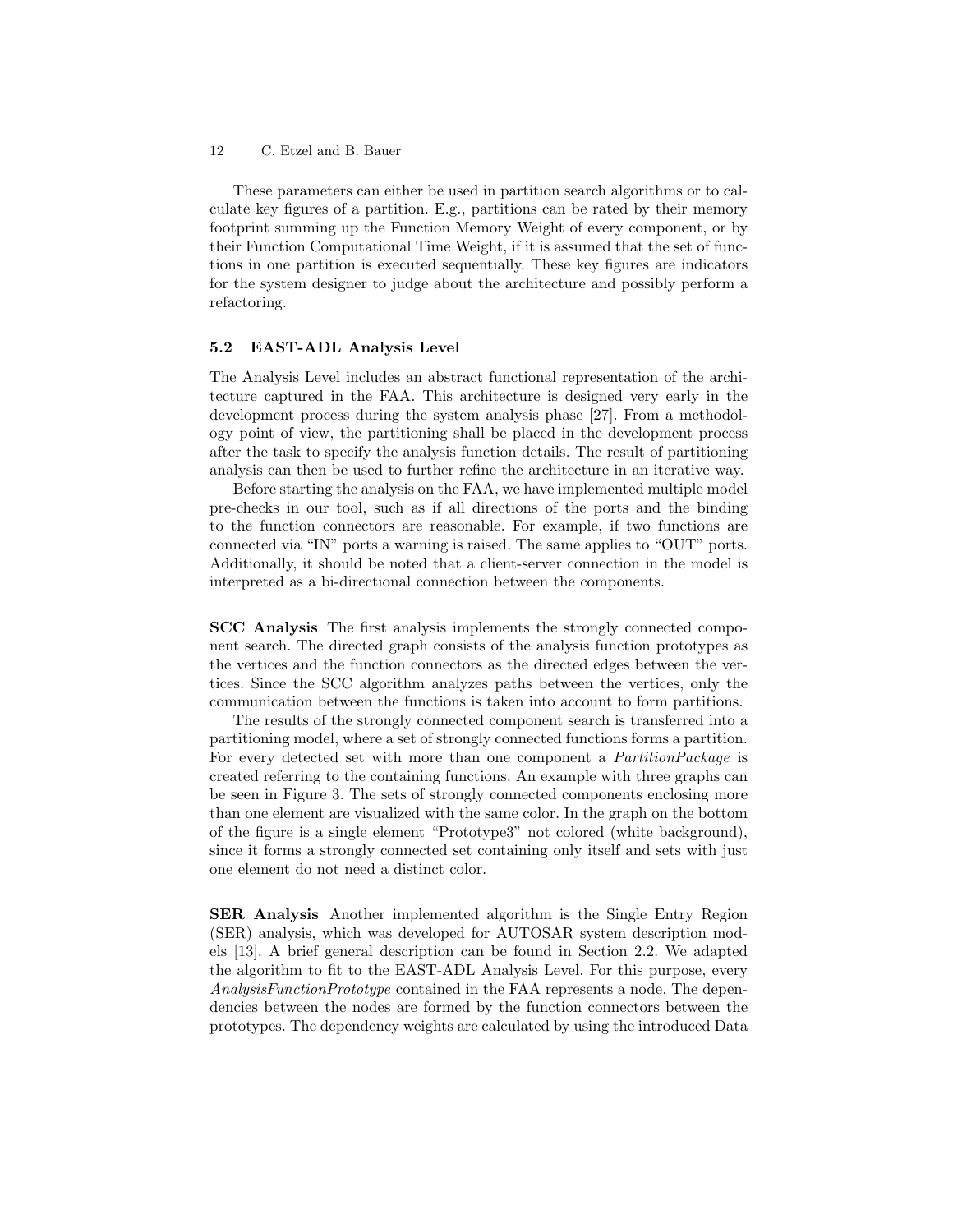

Fig. 3. Three examples of graphs with strongly connected components. [6]

Flow Weight parameter and summing it up for every connection between a pair of nodes. The output of the algorithm are regions containing sets of Analysis-FunctionPrototypes. This gets transferred into the partitioning model such that every calculated region forms one partition.

KaFFPa The KaHIP framework offers graph partitions algorithms with variable strategies. For our problem domain, we choose the KaFFPa algorithm and transfer the architectures to the METIS format, which serves as the input format. The *AnalysisFunctionPrototypes* of the FAA form the nodes of the graph. Optionally, the nodes can be weighted using the introduced parameters Function Computational Time Weight and Function Memory Weight introduced in Section 5.1. In contrast to the SCC and SER analyses, which use directed graphs, KaFFPa expects undirected graphs with only one edge between a pair of nodes. As a result, the direction information of the function connectors is ignored and every set of connections between two components becomes an edge. The weight of the edge is calculated by summing up the weights of all connections in this set. The weight itself is defined by the introduced Data Flow Weight (see Section 5.1), and therefore depends on the exchanged data type (to calculate the size of the data) and how often it is exchanged.

These information form a graph, which is complete to be partitioned using KaFFPa. To run KaFFPa, it needs a parameter  $k$ , defining the number of partitions the graph should be divided into. At present, this has to be provided by the engineer conducting the analysis.

The output of KaFFPa is a text file containing as many lines as nodes in the graph. Each of these lines represents a node and the value in the line represents the partition block ID. With the information how input graph was generated (knowing which AnalysisFunctionPrototype is which node), the output file is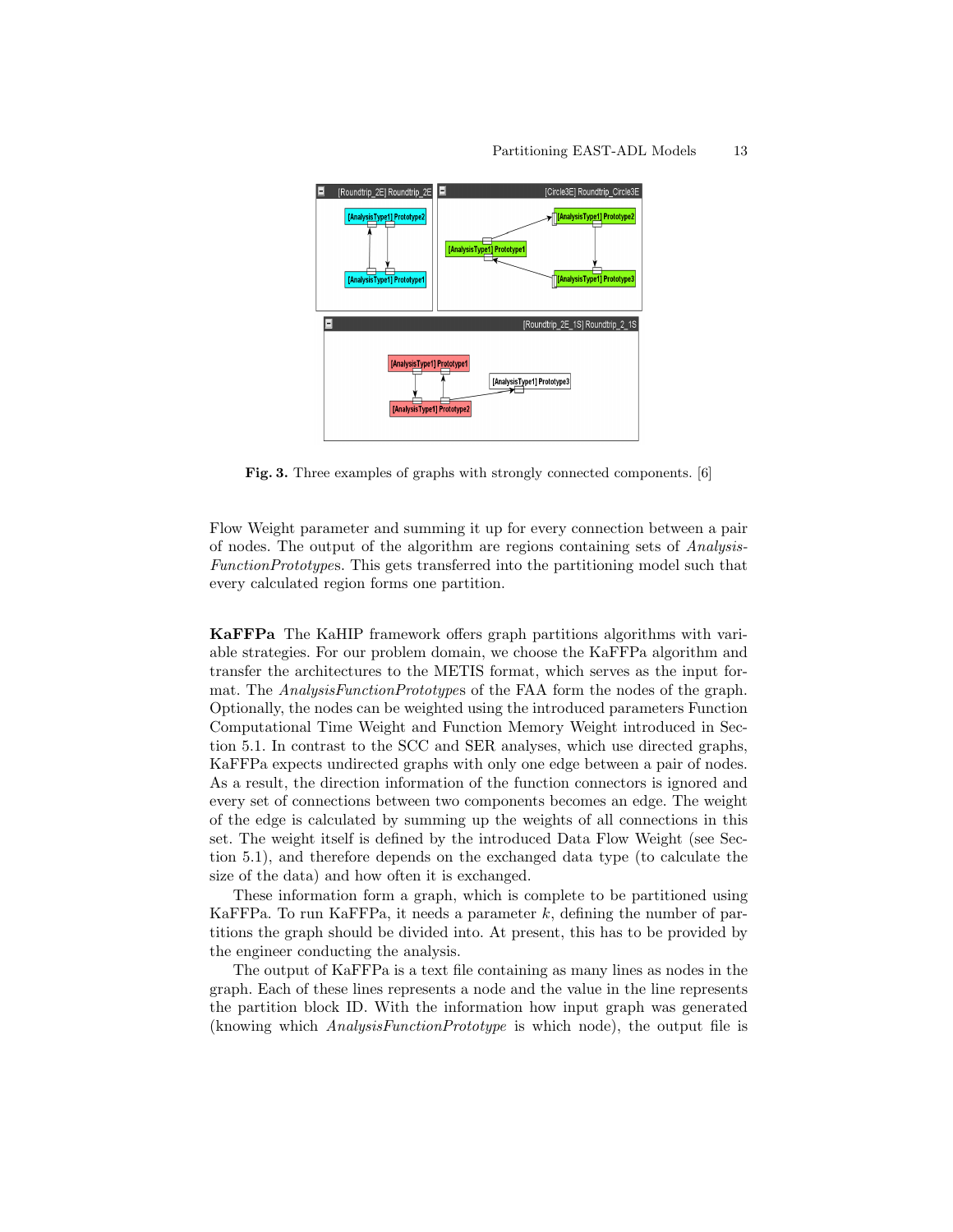transferred into the partitioning model such that all nodes with the same block ID form one partition.

### 5.3 EAST-ADL Design Level

The Design Level includes an implementation-oriented functional model of the architecture captured in the FDA. Looking into the design process, the FDA is specified during the design phase in parallel with the HDA [27]. This newly introduced partitioning step shall be placed in the development process after the task to specify the design details, but before the allocation the functions to the HDA. The result of partitioning analysis can then be used to further refine the architecture in an iterative way and as an input artifact to the HDA allocation task.

Since the elements of the FDA are very similar to the ones used for the analysis of the FAA on the Analysis Level, the SCC, SER and KaFFPa analysis are analogous to the analyses explained into detail in Section 5.2. The graphs are formed by function prototypes and function connectors. Even the pre-checks and the handling of client-server connections are identical.

By using a partition model of our analysis an engineer can allocate functions to elements of the HDA. Elements grouped into one partition by these two algorithms are candidates to be allocated on one node, because they communicate with each other. Placing them on one node or closely connected nodes can reduce the communication overhead. The HDA can also serve as a starting point to determine the parameter k for KaFFPa. k should be at least as high as the number of cores which are available to run components of the architecture on. KaFFPa includes an option to use a mapping algorithm, which performing a mapping which is communication and topology aware [25]. In Section 7 we discuss shortly, why this is not reasonably applicable for our approach in the automotive domain.

# 6 Case Study - Brake-by-Wire System Example

To evaluate the proposed approach a case study on an example architecture is carried out, showing the results of the SER and KaFFPa in detail. Since our approach tries to help an engineer understanding his/her model, we compare the different partitioning results between algorithms not by minimum cut values or other parameters, for example, but doing an expert review. It should be noted, that the SCC analysis would not find partitions with more than one component in this particular example and is therefore not discussed further. Nevertheless, we picked this model, because it illustrates the SER analysis, the differences to KaFFPa and the partition transition during the development process very clearly.

The "Brake-by-Wire for four-wheel vehicles" model is originally from the EAST-ADL Association and published on their website<sup>5</sup>.

<sup>5</sup> Brake-by-Wire System II (http://www.east-adl.info/Resources.html) (accessed July 12, 2019)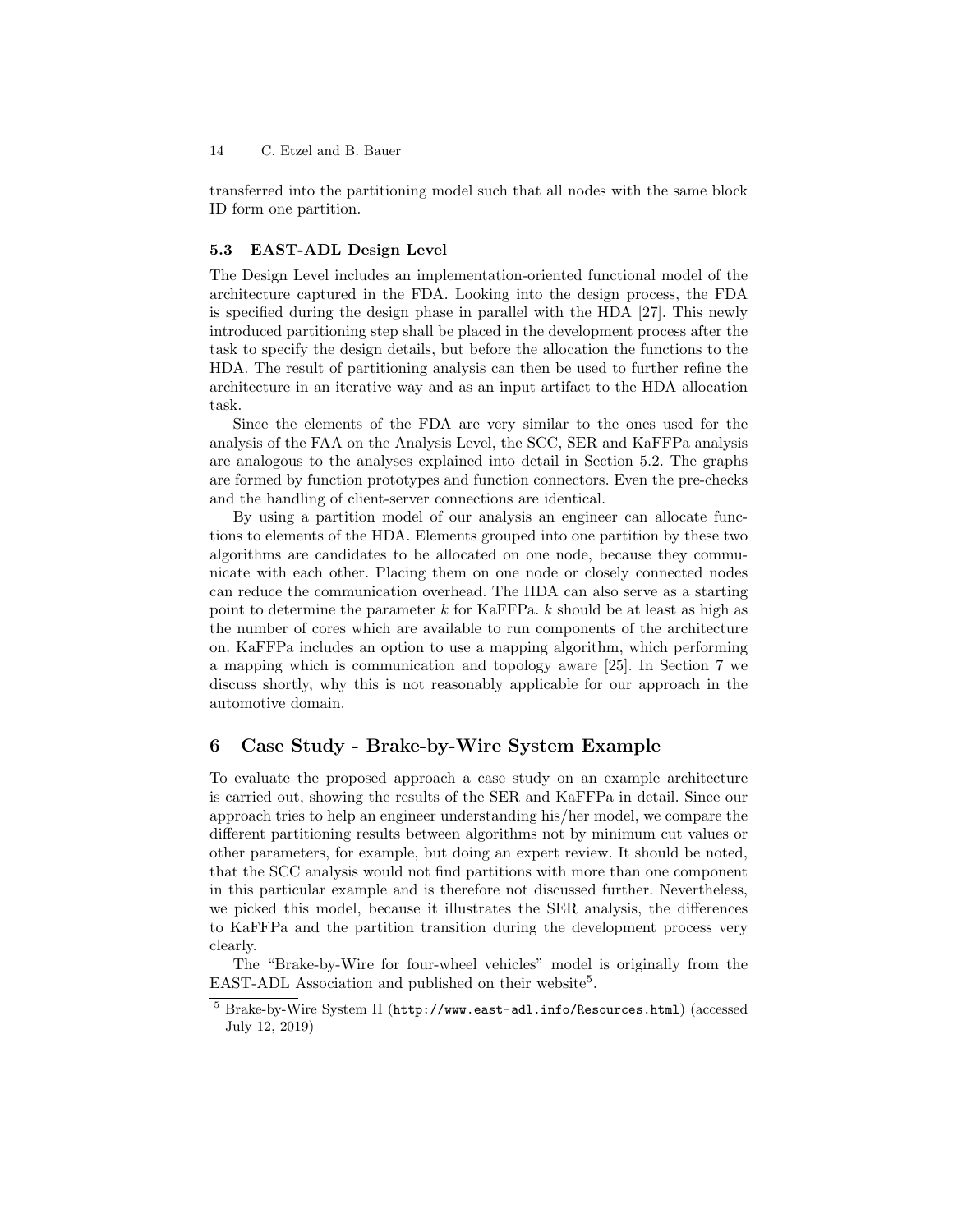

Fig. 4. Functional Analysis Architecture (FAA) of Brake-by-Wire Example. The colored elements are SER partitions. [6]



Fig. 5. Functional Design Architecture (FDA) of Brake-by-Wire Example. The colored elements are SER partitions. [6]

The FAA on the Analysis Level consists of 16 components and 26 connections between these (see Figure 4). The main function is a  $pGlobalBrakeCon$ troller, which gets data from four wheel speed sensors, the vehicle speed and the requested brake force. The vehicle speed is calculated by the  $p Veh SpeedEstima$ tor getting data from the wheel speed sensors. The vehicle speed is provided to the pGlobalBrakeController and the four ABS controllers. The brake force is calculated by the  $pBrakeTorqueMap$  with data from the  $pBrakePedalSensor$ . The four ABS controllers are sending data to each brake actuator. The colored components in Figure 4 are partitions computed by the SER analysis. The upper green colored partition consists of two components (pBrakePedalSensor and  $pBrakeTorqueMap$ , the lower four partitions are each formed by the ABS and the brake actuator of one wheel. All three properties that a partition created by SER analysis must fulfill are very well recognizable. The partitions have more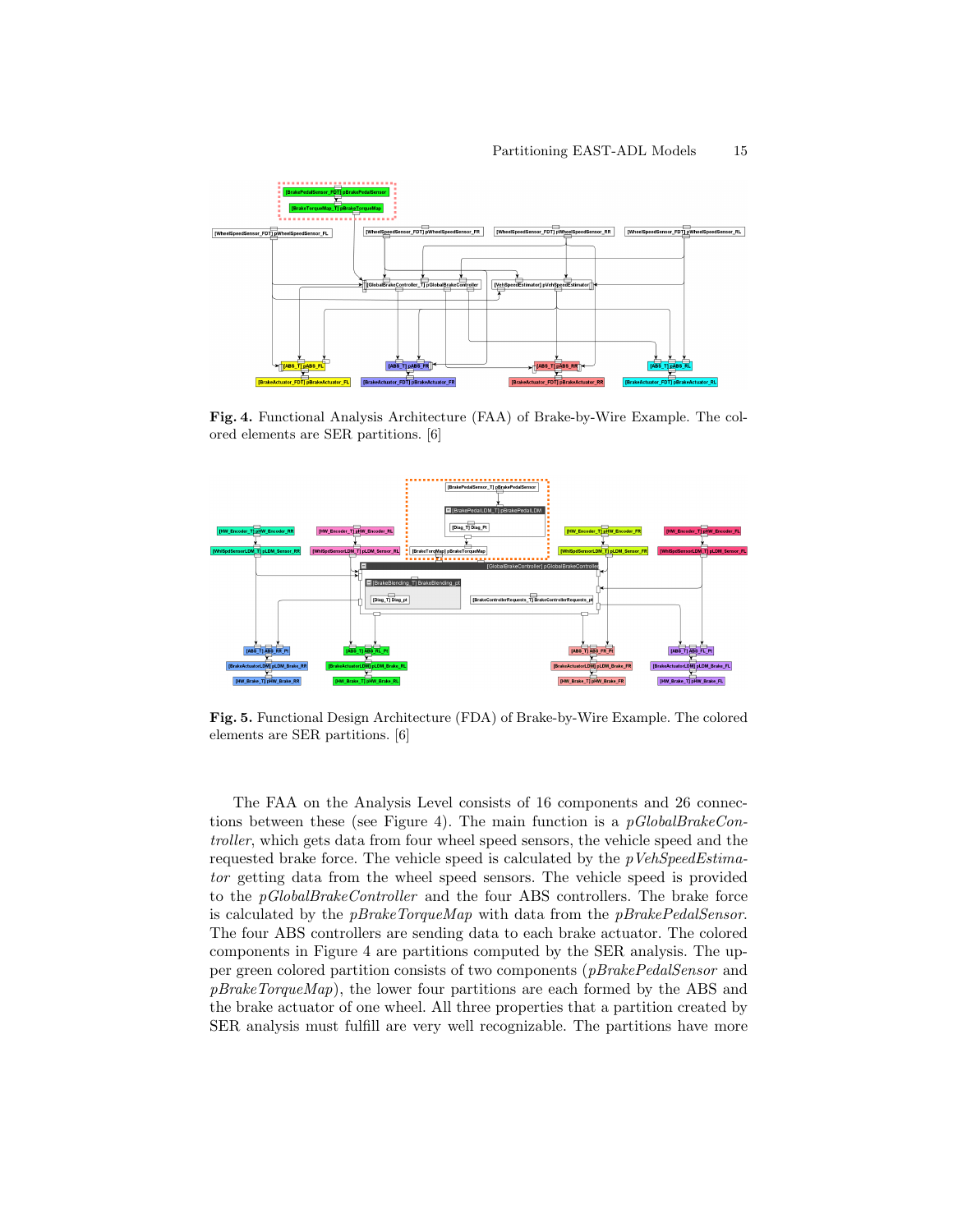than one element, all dependencies from outside into the partition pass through an entrance node and there is a path between every pair of nodes.

The SER analysis found five partitions and six single elements, so we set  $k = 11$  for KaFFPa, since the six single elements are partitions of  $size = 1$ . Using this setting, we can compare the results of both algorithms. To understand the output of the analysis with KaFFPa, we give the numbering of the components as generated for the input graph: 1:  $pBrakePedalSensor$ , 2:  $pBrake-$ TorqueMap, 3: pWheelSpeedSensor FL, 4: pWheelSpeedSensor FR, 5: pWheel-SpeedSensor RR, 6: pWheelSpeedSensor RL, 7: pGlobalBrakeController, 8: pVeh-SpeedEstimator, 9: pABS FL, 10: pBrakeActuator FL, 11: pABS FR, 12: pBrake-Actuator FR, 13: pABS RR, 14: pBrakeActuator RR, 15: pABS RL, 16: pBrake-Actuator\_RL. In Listing 1.1 the output of KaFFPa for the FAA can be seen. Each line represents a node from the input graph and contains the block ID of the node. Line 1 is the first node  $pBrakePedalSensor$ , associated with block/partition number 2. Line 2 pBrakeTorqueMap, block/partition number 3. ... It can be seen that the partitions on the bottom of Figure 4, the components 9-16, are identical generated by KaFFPa. A difference comes up for  $p$  WheelSpeedSensor\_RL and  $pVehSpeedEstimator$  (lines 6 and 8), which are packed together in one partitions (block ID 7). The SER analysis puts pBrakePedalSensor and pBrakeTorqueMap (lines 1 and 2) together, which is from viewpoint of an expert review the more natural choice. Other values for k did not lead to a better evaluation result in the expert review. In our evaluation the best results to help the engineer to get a better understanding of the FAA is the SER analysis.

The design architecture (see Figure 5) is derived from the FAA. It contains 28 components and 27 connections (some components are for diagnoses, their connections to components outside the scope of this braking example have been omitted). For example, a wheel speed sensor from the functional analysis architecture is now more detailed by using two components. One is a hardware encoder providing the digital hardware signal and the other is a local device manager (LDM) encapsulating the hardware device specific parts. On the actuator side, a similar detailing is performed by using a LDM and a hardware function component for the realization. Two components for diagnose tasks are also embedded in the example. One is a diagnose component in the  $pBrakePedal LDM$  and the other one in the pGlobalBrakeController.

The partitions found using the SER algorithm are very similar to the ones on the analysis architecture. On the bottom, every ABS component together with a LDM and the actuator form a partition. Four new partitions are originated from the decomposition of the wheel speed sensors into hardware encoders and LDMs. A difference can be seen looking at the former partition of the pBrakePedalSensor and  $pBrakeTorqueMap$ , which is for a better recognition marked with a square of orange dots in both figures. Because a diagnose component  $(Diag$ - $Pt)$ , which provides data to other components not visible in this figure, is embedded in the pBrakePedalLDM, it is not marked as a potential partition on this level. An option to in- or excluding diagnose components in the analysis is part of our framework. Turning it off, the components pBrakePedalSensor, pBrakePedal-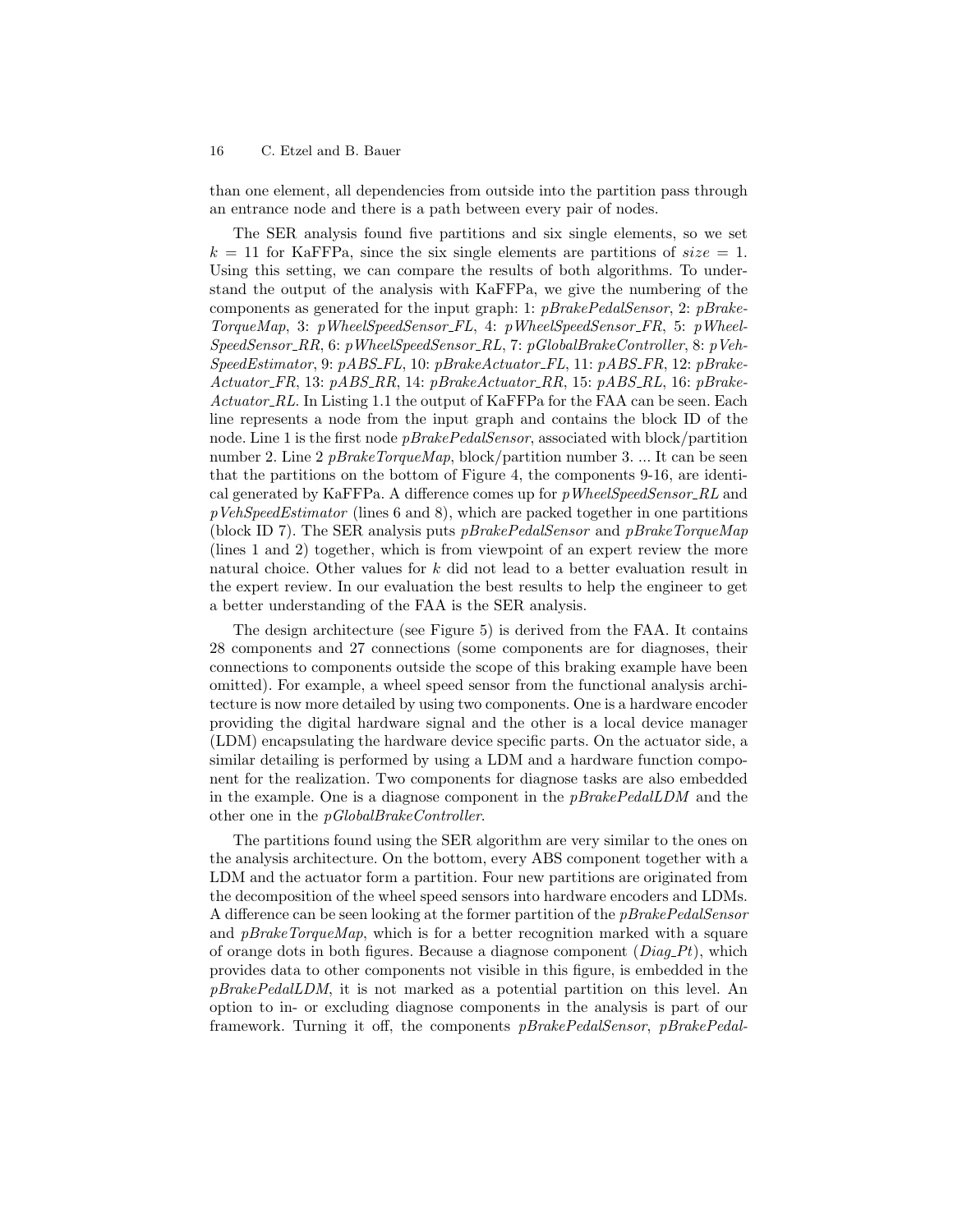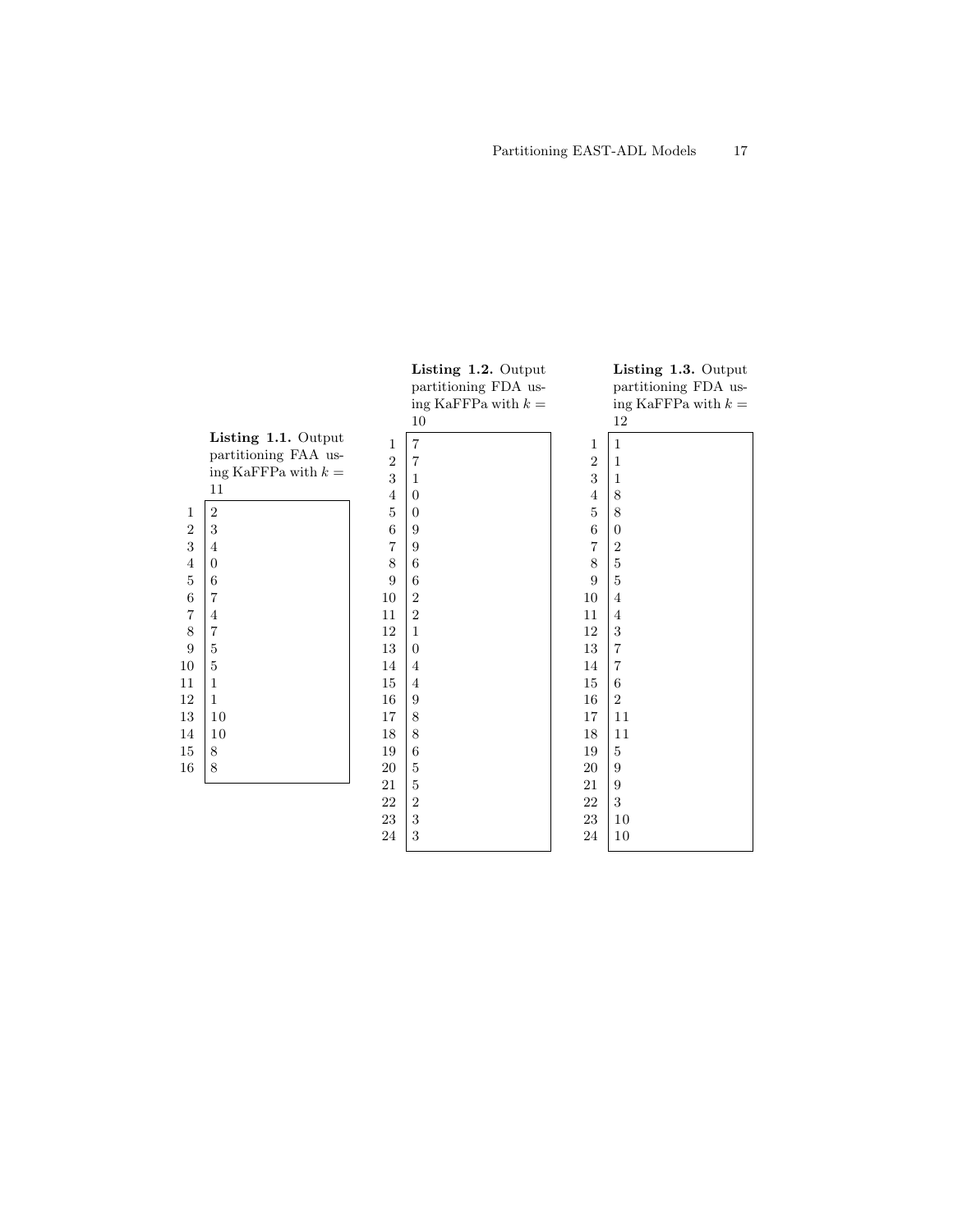$LDM$  and  $pBrake TorqueMap$  get together in one partition. Since there is no flag in the EAST-ADL meta-model to identify diagnose components, we are using a naming schema (the prefix " $Diag$ ") to recognize these components.

For KaFFPa we discuss two outputs with  $k = 10$  (number of partitions and solo components in SER analysis excluding the diagnose components) and  $k = 12$  (including diagnose components). The model was simplified for the paper and the expert review by just using  $pBrakePedal LDM$  and  $pGlobalBrakeCon$ troller, while not explicitly modeling the diagnose components and the Brake-ConrollerRequests pt for the KaFFPa input file. The lines to component mapping is as follows: 1: pBrakePedalSensor, 2: pBrakePedalLDM, 3: pBrakeTorqueMap, 4: pHW\_Encoder\_RR, 5: pLDM\_Sensor\_RR, 6: pHW\_Encoder\_RL, 7: pLDM\_-Sensor RL, 8: pHW Encoder FR, 9: pLDM Sensor FR, 10: pHW Encoder FL, 11: pLDM Sensor FL, 12: GlobalBrakeController, 13: ABS RR Pt, 14: pLDM - Brake RR, 15: pHW Brake RR, 16: ABS RL Pt, 17: pLDM Brake RL, 18: pHW - Brake RL, 19: ABS FR Pt, 20: pLDM Brake FR, 21: pHW Brake FR, 22: ABS - FL Pt, 23: pLDM Brake FL, 24: pHW Brake FL.



Fig. 6. Zoom into KaFFPa partitioning results  $(k = 10$  and  $k = 12)$  of the FDA Brake-by-Wire Example.

In comparison to the SER analysis results, a noticeable difference in the KaFFPa results for  $k = 10$  and  $k = 12$  is that all encoder and sensor elements are in a partition together with the ABS component. Figure 6 shows an example of the partitions for the set of elements to control the front right brake. For Listing 1.2 these are the block IDs 6 and 5 and for Listing 1.3 the block IDs 5 and 9. This shows the difference to the SER characteristic, there all input edges have to be routed over a single entry node, while KaFFPa does partitioning on undirected graphs. From the expert review point of view, the SER results are more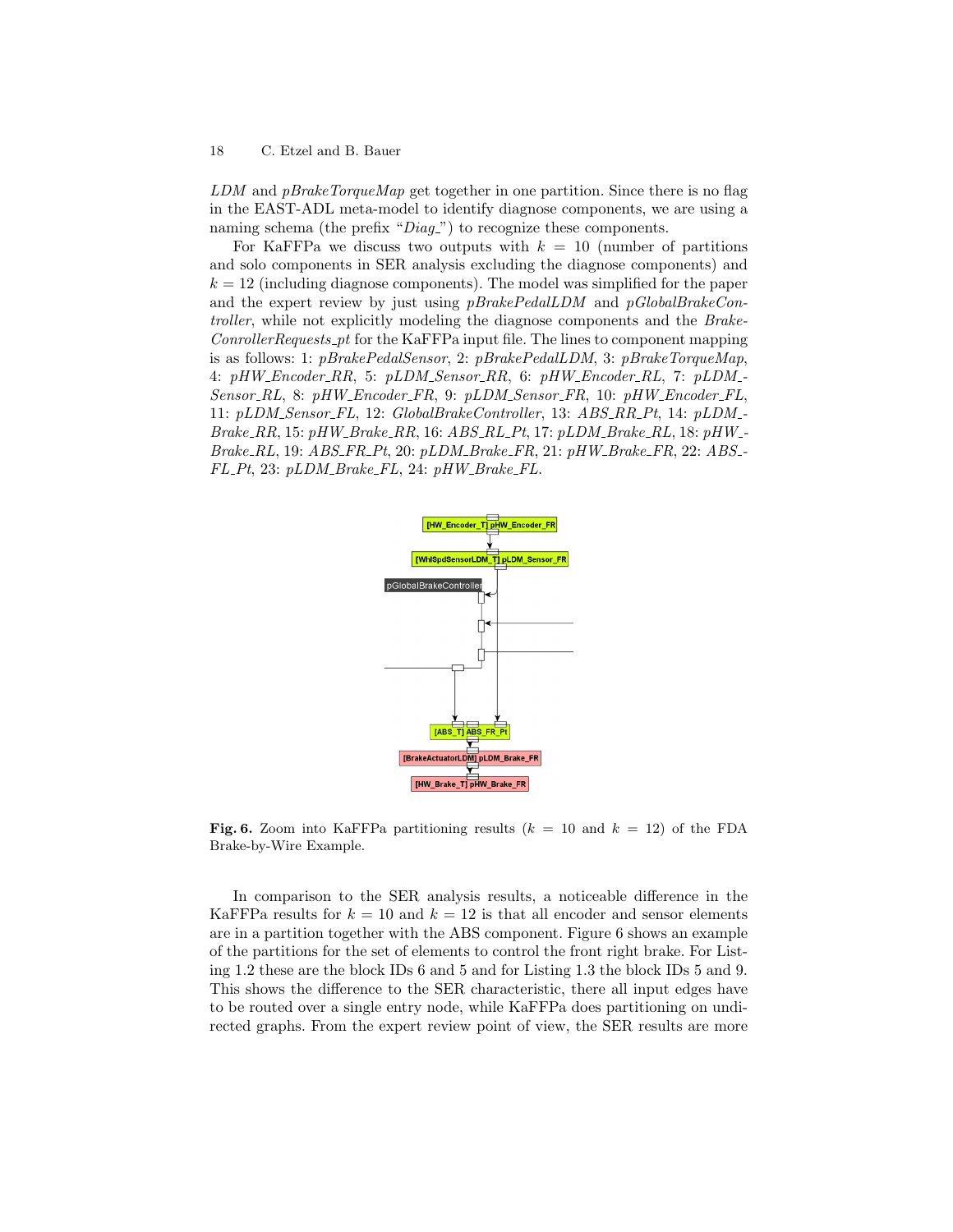useful to get an understanding which groups of components may be executed independently whereas KaFFPa tries minimizing the cutting. An additional difference in the partitioning for  $k = 10$  is that the components pBrakePedalSensor, pBrakePedalLDM and pBrakeTorqueMap do not form one partition. While the first two form a partition (block ID 7), the  $pBrakeTorqueMap$  is placed together with the *GlobalBrakeController* (block ID 1). While this may be an optimal choice from the algorithms perspective, it would not be the natural one of an engineer. We evaluated the KaFFPa output for values of k from [8, 16], but did not find more useful sets for our approach.

In summary, the results of the SER are preferable for identifying independent parts from the data flow perspective, while the KaFFPa partitions optimize the data throughput. An open point is how to determine the value of  $k$  to get results, which help the engineer understanding the architecture. Since the technical architecture, which the systems is deployed on, is in most cases heterogeneous,  $k$ equals number of ECUs or cores may not be a useful selection.

Using the analysis results, an engineer can check if the transition from the analysis architecture to the design architecture is sound (e.g., having a closer look, why one partition is now missing) and link the partitioned elements to elements of the HDA. This allocation is supported by the key figures, which can be calculated for the partitions.

# 7 Related Work

Using the KaHIP framework, the KaFFPa offers an option to perform a process mapping communication and topology aware process mapping developed by [25]. It was designed to address the mapping problem on modern supercomputer systems and several assumptions have been made. The hardware topology is hierarchically organized and every hierarchy level is identical. For example, every node in the topology has the same number of processors and every processor the same number of cores. This also applies to the distance value of the communication links inside each hierarchy level, which is assumed to be identical. On the other hand, automotive technical system architectures are very heterogeneous, containing different bus systems (high/low data transfer rates, non-/deterministic, ...) and ECUs (high/low performance, different architectures, ...). In addition, there are timing and safety requirements that require certain properties of individual hardware elements and thus constrain the mapping. Considering the differences, the KaFFPa process mapping is not a useful option for our problem domain, specifically for the HDA allocation task.

Marinescu et al. [16] propose a modeling extension for EAST-ADL and model analysis with the focus on resource-usage. The analysis is applied on the FDA using a priced timed automata to predict resource usage and optimizing resource utilization. In contrast to our approach, theirs is focusing on resource usage and allocation, while ours is proposing a general extension to describe partitions and algorithms focusing on the analysis of data dependencies. A mapping of parts of our extension to theirs is possible, e.g., EstimatedMemorySize (ours)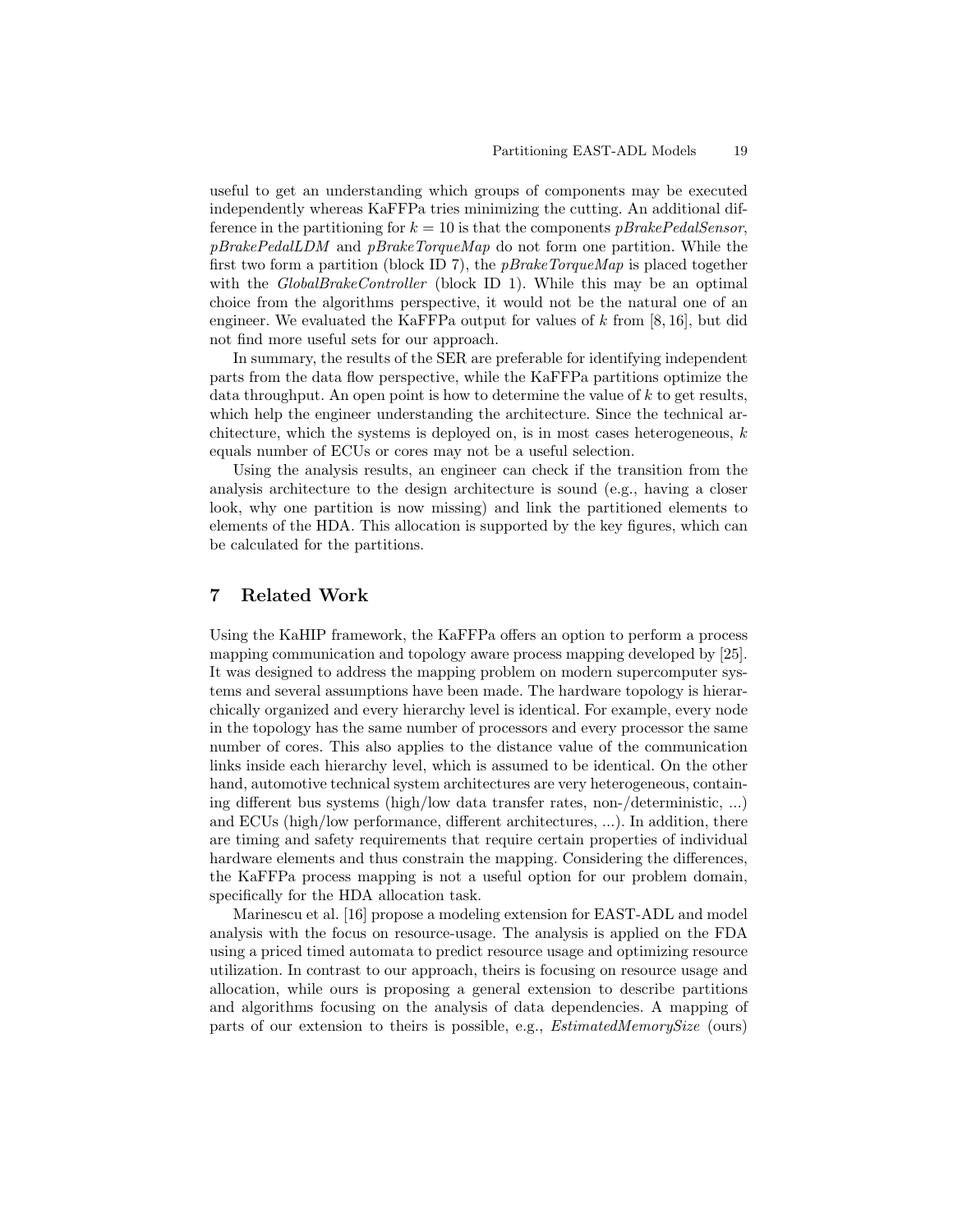to MemoryConstraint (theirs). In the development process, their resource-usage analysis is placed after ours during the development of the Design Level elements.

Walker et al. [29] have developed a multi-objective optimization approach for EAST-ADL system architectures. Such an automation to rapidly explore architecture variants enables system designers to focus on the challenging parts. Their framework allows the connection of various analyses using an Analysis Wrapper. The analyses are performed independently and just provide their results to the optimization engine. This extension mechanism would make it possible to use our partitioning analysis in their framework. However, there has to be done further research how to derive and rate quantitative criteria for the optimizer from the partitioning models.

# 8 Conclusion and further Research

In this paper, we presented an approach to support system designers during the development process by doing partitioning on functional architectures. Therefore, we proposed an extension to the EAST-ADL meta-model to capture partitions without the need to alter the architecture. Additionally two elements are added to the extension to extend the analysis with additional information concerning the memory consumption and executing time of functions. These elements can be used to calculate key figure values of the partitions to get a better understanding of them. We presented three algorithms (SCC, SER and KaFFPa) to perform an automated analysis for partitions on the architectures of the Analysis and Design Level (FAA and FDA). These analyses are independent of the partitioning extension, if no persistence of the partitions is needed to perform further analysis. Moreover, we applied the new approach to a small case study from the EAST-ADL consortium and specifically done an expert review to compare the SER and KaFFPa results with regard to our goals.

The results concerning our approach are very promising and in the next steps we will evaluate it with additional scenarios. The best working approach for getting a better understanding of the architecture and its potential for parallelization, seems to the SER analysis. We will further refine the introduced analysis for partitioning of functional models on these levels of abstraction. We think the proposed approach is not limited to the EAST-ADL modeling language and can be transferred to similar concepts even outside the automotive domain. Examples for other languages are SysML<sup>6</sup> and AADL<sup>7</sup>, both strongly influenced the EAST-ADL specification [3].

# References

1. Arbeitskreis Multicore, BICCnet Innovationszirkel Embedded Systems: Relevanz eines Multicore-Ökosystems für künftige Embedded Systems: Positionspapier zur Bedeutung, Bestandsaufnahme und Potentialermittlung der

 $^6$  Issued by the OMG, http://www.omgsysml.org/

<sup>7</sup> Issued by the SAE International, http://www.aadl.info/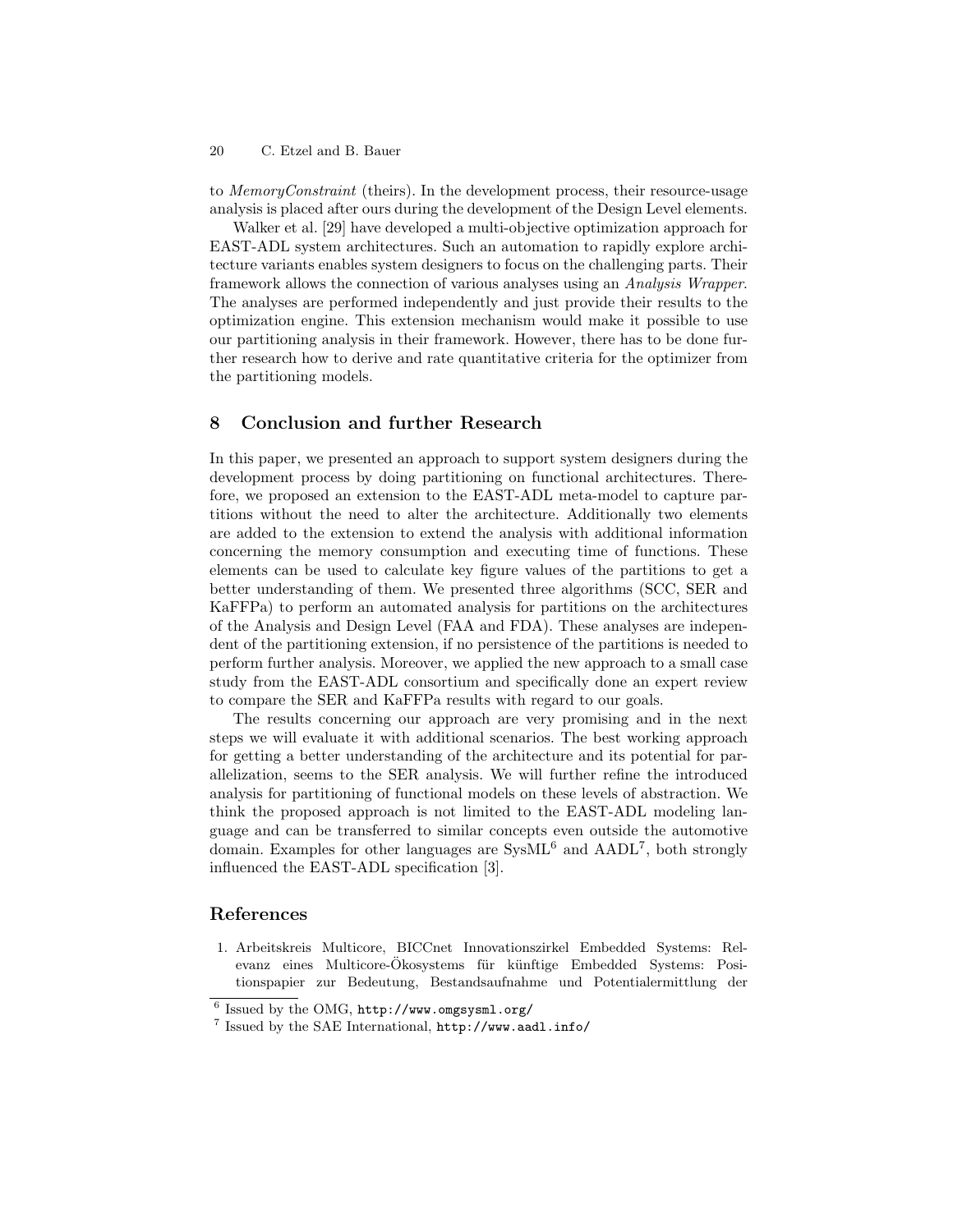Multicore-Technologie für den Industrie- und Forschungsstandort Deutschland. https://www.bicc-net.de/workspace/uploads/subfeatures/downloads/ positionspapier\_multicore\_oekosys-1323952449.pdf (accessed July 15, 2019) (2011)

- 2. AUTOSAR: AUTOSAR website. https://www.autosar.org/ (accessed July 15, 2019) (2019)
- 3. Blom, H., De-Jiu, C., Kaijser, H., LA˜¶nn, H., Papadopoulos, Y., Reiser, M.O., Kolagari, R.T., Tucci, S.: EAST-ADL: An architecture description language for automotive software-intensive systems in the light of recent use and research. International Journal of System Dynamics Applications (IJSDA) 5(3), 1–20 (2016)
- 4. EAST-ADL Association: EAST-ADL Domain Model Specification. Version V2.1.12 (2013)
- 5. EAST-ADL Association: EAST-ADL website. http://www.east-adl.info/ (accessed July 15, 2019) (2098)
- 6. Etzel, C., Bauer., B.: Extending EAST-ADL for modeling and analysis of partitions on functional architectures. In: Proceedings of the 7th International Conference on Model-Driven Engineering and Software Development - Volume 1: MODELSWARD,. pp. 169–178. INSTICC, SciTePress (2019). https://doi.org/10.5220/0007688301690178
- 7. Gajski, D.D., Abdi, S., Gerstlauer, A., Schirner, G.: Embedded system design: Modeling, synthesis and verification. Springer, Dordrecht and New York (2009)
- 8. Gotz, M., Roser, S., Lautenbacher, F., Bauer, B.: Token analysis of graph-oriented process models. In: 13th Enterprise Distributed Object Computing Conference Workshops. pp. 15–24 (Sept 2009). https://doi.org/10.1109/EDOCW.2009.5332020
- 9. Johnson, R., Pearson, D., Pingali, K.: Program structure tree: Computing control regions in linear time. In: Proceedings of the ACM SIGPLAN Conference on Programming Language Design and Implementation (PLDI). pp. 171–185. ACM (1 1994)
- 10. Karypis, G., Kumar, V.: A fast and high quality multilevel scheme for partitioning irregular graphs. SIAM J. Sci. Comput. 20(1), 359–392 (Dec 1998). https://doi.org/10.1137/S1064827595287997, http://dx.doi.org/ 10.1137/S1064827595287997
- 11. Kienberger, J.: Systematic and Methodical Analysis, Validation and Parallelization of Embedded Automotive Software for Multiple-IEU Platforms. PhD dissertation, University of Augsburg (2019)
- 12. Kienberger, J., Minnerup, P., Kuntz, S., Bauer, B.: Analysis and validation of AUTOSAR models. In: Proceedings of the 2nd International Conference on Model-Driven Engineering and Software Development. pp. 274–281. MODEL-SWARD 2014, SCITEPRESS - Science and Technology Publications, Lda, Portugal (2014). https://doi.org/10.5220/0004701002740281, http://dx.doi.org/10. 5220/0004701002740281
- 13. Kienberger, J., Saad, C., Kuntz, S., Bauer, B.: Efficient parallelization of complex automotive systems. In: Balaji, P., Leung, K.C. (eds.) Proceedings of the 7th International Workshop on Programming Models and Applications for Multicores and Manycores. pp. 40–49. ACM (2016). https://doi.org/10.1145/2883404.2883421, http://doi.acm.org/10.1145/2883404.2883421
- 14. Lukasiewycz, M., Steinhorst, S., Andalam, S., Sagstetter, F., Waszecki, P., Wanli Chang, Kauer, M., Mundhenk, P., Shanker, S., Fahmy, S., Chakraborty, S.: System architecture and software design for electric vehicles. In: IEEE (ed.) Design Automation Conference (DAC), 2013 50th ACM / EDAC / IEEE. pp. 1–6 (2013)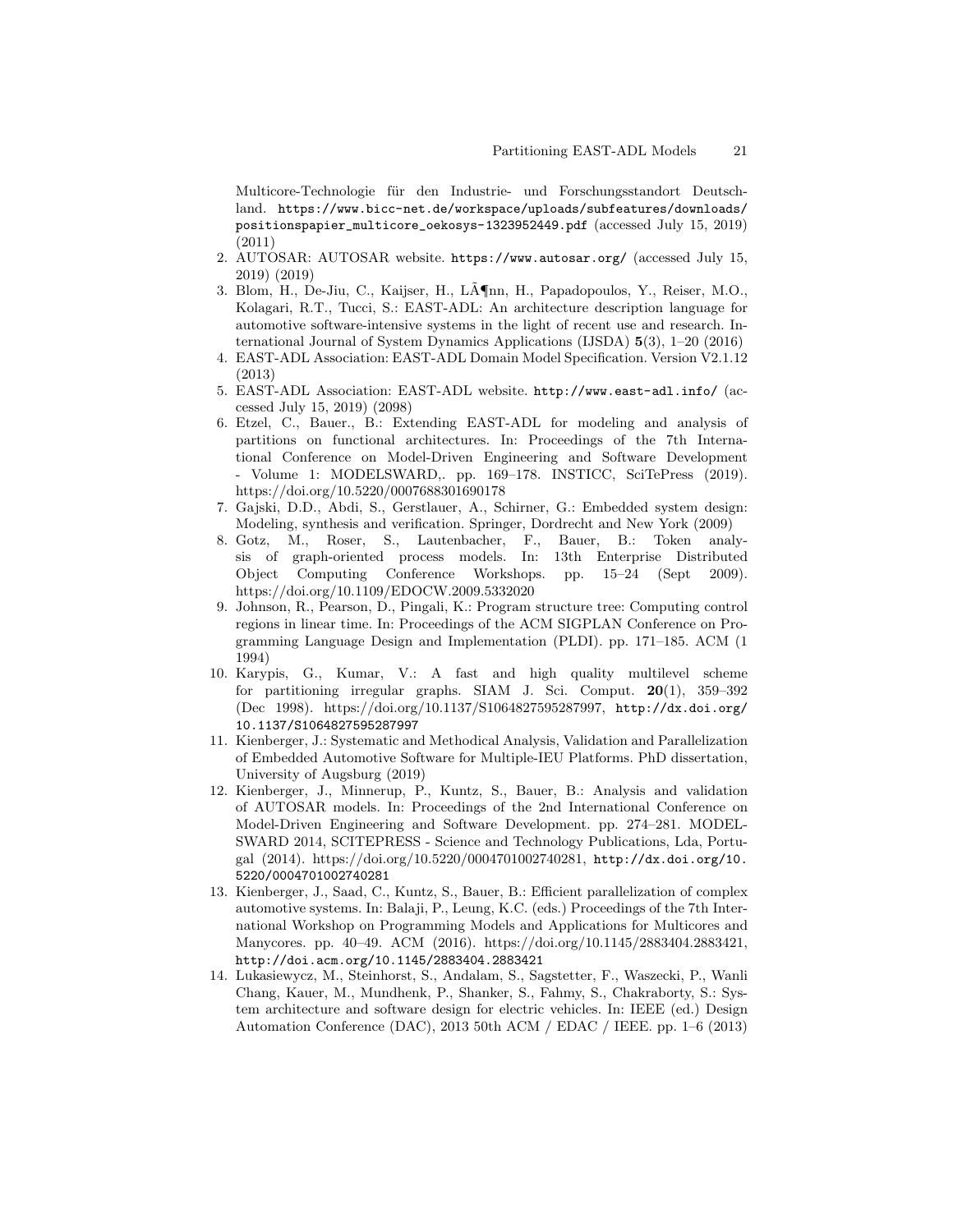- 22 C. Etzel and B. Bauer
- 15. Macher, G., Höller, A., Armengaud, E., Kreiner, C.: Automotive embedded software: Migration challenges to multi-core computing platforms. In: IEEE 13th International Conference on Industrial Informatics (INDIN). pp. 1386–1393 (July 2015). https://doi.org/10.1109/INDIN.2015.7281937
- 16. Marinescu, R., Enoiu, E.P.: Extending EAST-ADL for modeling and analysis of system's resource-usage. In: IEEE 36th Annual Computer Software and Applications Conference Workshops. pp. 532–537 (July 2012). https://doi.org/10.1109/COMPSACW.2012.99
- 17. Ottenstein, K.J., Ottenstein, L.M.: The program dependence graph in a software development environment. SIGPLAN Not. 19(5), 177-184 (Apr 1984). https://doi.org/10.1145/390011.808263, http://doi.acm.org/10.1145/390011. 808263
- 18. Potts, M., Sartor, P., Johnson, A., Bullock, S.: Hidden structures: using graph theory to explore complex system of systems architectures. International Conference on Complex Systems Design & Management. CSD & M (December 2017)
- 19. Pretschner, A., Broy, M., Kruger, I.H., Stauner, T.: Software engineering for automotive systems: A roadmap. In: Future of Software Engineering. pp. 55–71 (2007). https://doi.org/10.1109/FOSE.2007.22
- 20. Qureshi, T.N., Chen, D., Lönn, H., Törngren, M.: From EAST-ADL to AUTOSAR software architecture: A mapping scheme. In: Crnkovic, I., Gruhn, V., Book, M. (eds.) Software Architecture. pp. 328–335. Springer Berlin Heidelberg, Berlin, Heidelberg (2011)
- 21. Sanders, P., Schulz, C.: Engineering multilevel graph partitioning algorithms. CoRR abs/1012.0006 (2010), http://arxiv.org/abs/1012.0006
- 22. Sanders, P., Schulz, C.: High quality graph partitioning. In: Bader, D.A., Meyerhenke, H., Sanders, P., Wagner, D. (eds.) Graph Partitioning and Graph Clustering, 10th DIMACS Implementation Challenge Workshop, Georgia Institute of Technology, Atlanta, GA, USA, February 13-14, 2012. Proceedings. Contemporary Mathematics, vol. 588, pp. 1–18. American Mathematical Society (2012). https://doi.org/10.1090/conm/588, http://www.ams.org/books/conm/588/11700
- 23. Sanders, P., Schulz, C.: Kahip v2.10 karlsruhe high quality partitioning user guide. CoRR abs/1311.1714 (2019), http://arxiv.org/abs/1311.1714
- 24. Schulz, C.: KaHIP website. http://algo2.iti.kit.edu/kahip/ (accessed July 15, 2019) (2018)
- 25. Schulz, C., Träff, J.L.: Better process mapping and sparse quadratic assignment. In: Iliopoulos, C.S., Pissis, S.P., Puglisi, S.J., Raman, R. (eds.) 16th International Symposium on Experimental Algorithms (SEA 2017). Leibniz International Proceedings in Informatics (LIPIcs), vol. 75, pp. 4:1– 4:15. Schloss Dagstuhl–Leibniz-Zentrum fuer Informatik, Dagstuhl, Germany (2017). https://doi.org/10.4230/LIPIcs.SEA.2017.4, http://drops.dagstuhl.de/ opus/volltexte/2017/7603
- 26. Tarjan, R.: Depth-first search and linear graph algorithms. SIAM Journal on Computing 1(2), 146–160 (1972). https://doi.org/10.1137/0201010
- 27. The ATESST2 Consortium: Methodology guideline when using EAST-ADL2. Deliverable D5.1.1 V1.1 (2010)
- 28. Tip, F.: A survey of program slicing techniques. Journal of Programming Languages 3, 121–189 (1995)
- 29. Walker, M., Reiser, M.O., Tucci-Piergiovanni, S., Papadopoulos, Y., Lönn, H., Mraidha, C., Parker, D., Chen, D., Servat, D.: Automatic optimisation of system architectures using EAST-ADL. Journal of Systems and Software 86(10), 2467– 2487 (2013). https://doi.org/10.1016/j.jss.2013.04.001